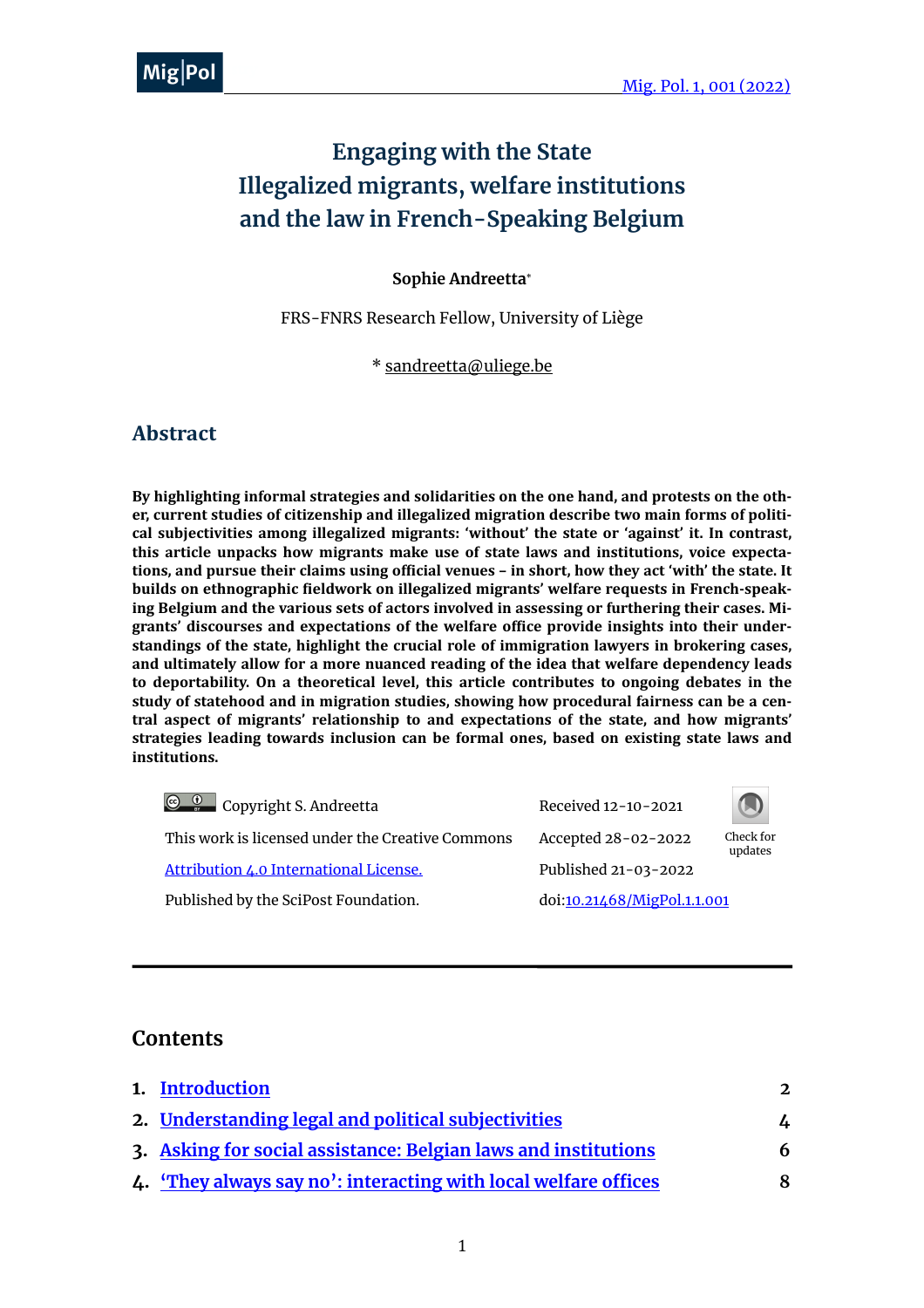#### MiolDr me<sub>l</sub>' <sup>or</sup>  $Mig|Pol$

| 5. Taking the administration to court: immigration lawyers as brokers | 10 |
|-----------------------------------------------------------------------|----|
| 6. Becoming 'more legal'                                              | 13 |
| 7. Conclusion                                                         | 15 |
| <b>References</b>                                                     | 15 |
|                                                                       |    |

#### <span id="page-1-0"></span>**1. Introduction**

#### **January 2019, Brussels**

It is  $7:30$  in the morning; Salim and I meet at the train station. I am there to show him the way to the welfare office and to help him ask for state-covered medical assistance. He has only been in Belgium for a few weeks, and does not know the city yet.

Salim and I met a couple of days earlier at the NGO where I was volunteering. Salim came to see a social worker and showed her a 'certificate for emergency medical assistance', which he had been given at the hospital the day before. The document stated that he needed surgery and a short-term hospital stay. On the envelope, the doctor wrote the welfare office's address. Salim does not speak French nor does he have a pre-paid Belgian SIM card that would allow him to use his smartphone to look up the welfare office's location. He asked if someone could go with him. I immediately volunteered, explaining that it would help with my research. (Excerpt from fieldnotes, January 2019).

Current scholarship on irregular migration, which mainly focuses on the vulnerabilities of migrants having a precarious legal status, concentrates on migrants' daily tactics and informal strategies of survival outside of or hidden from the state (Coutin 2005; Psimmenos & Kassimati 2006; Vasta 2011; Le Courant 2016). In contrast, this article explores the ways in which illegal(ized) migrants mobilize state laws and public institutions - such as welfare bureaucracies and courts - to gain access to health care or financial support.

The migrants that I studied were consistently referred to (by lawyers and social workers alike) and self-identified as 'illegal' or 'illegal residents'. Throughout this article, I will refer to them as 'illegalized' to highlight the legal and political processes that allow for them to be identified as 'illegal' (De Genova 2002). Based on my own ethnographic investigations of these migrants' interactions with social assistance bureaucracies in French-speaking Belgium, and drawing on ethnographic studies of statehood (Thelen et al. 2018; Blundo & Le Meur 2009; Bierschenk & Olivier de Sardan 2014) and on sociolegal studies (Merry 1990; Ewick & Silbey 1998), I reflect on illegalized migrants' relationship to and engagement with the state (Thelen et al. 2018).

Existing scholarship indeed analyses 'ordinary' citizens' interactions with civil servants (Thelen et al. 2018; Blundo & Le Meur 2009; Bierschenk & Olivier de Sardan 2014) and the ways in which they 'understand and use the law' (Merry 1990: 5), taking gender, social class, or race into account (Nielsen 2000). This article aims to further these debates by focusing on illegalized migrants' right to social assistance. In doing so, it contributes to recent studies on the daily practices of immigration bureaucrats (Spire 2008; Eule et al. 2017, 2019; Tuckett 2018; Ratzmann 2021), which rarely consider migrants' expectations, their knowledge of their rights, or their understandings of their relationship to the state. It illuminates how, in addition to having recourse to informal or non-state institutions such as NGOs, illegalized migrants use state laws, legal aid clinics and courts to negoti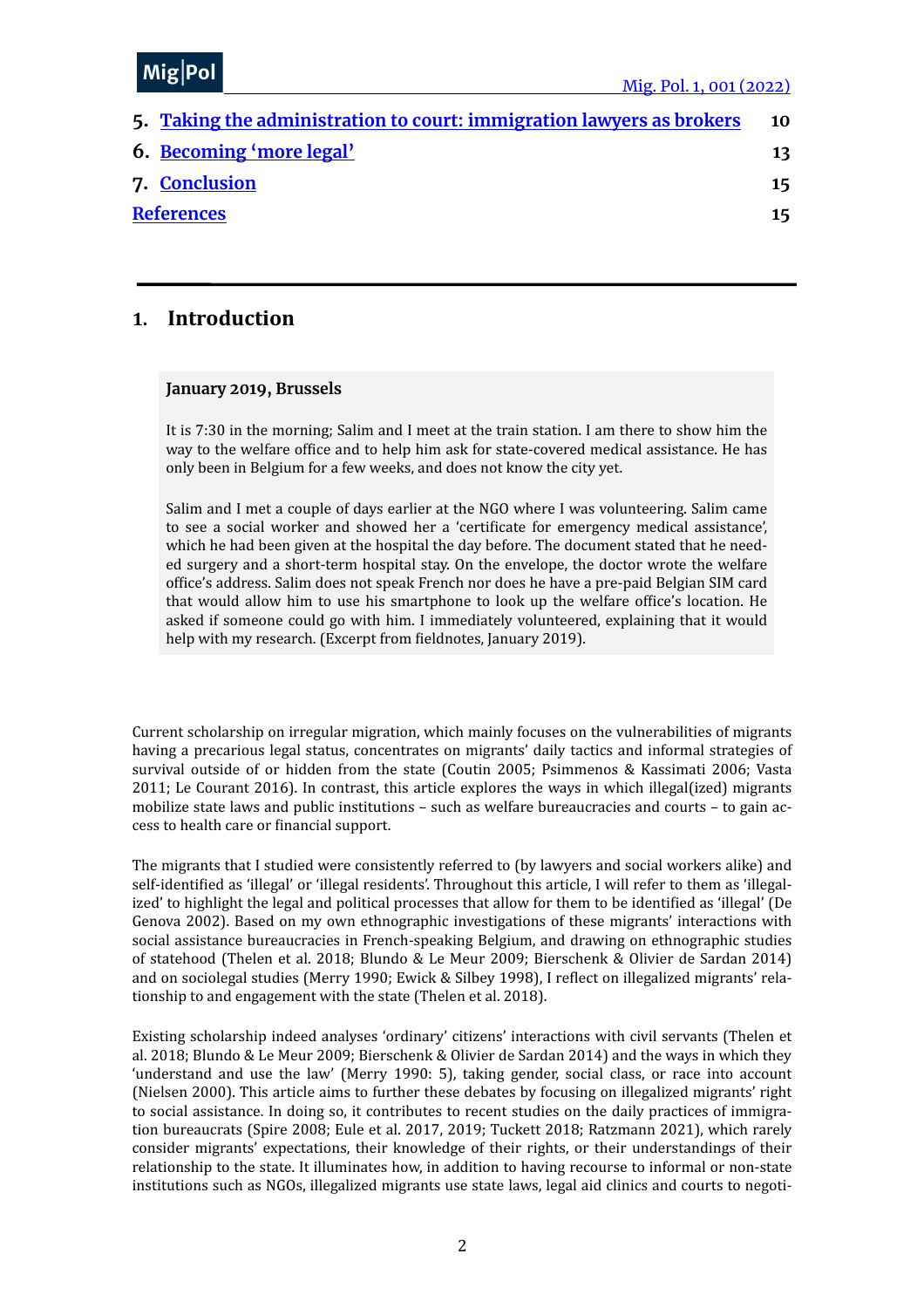ate access to certain public services, forcing welfare bureaucracies to comply with the procedural and substantive principles underlying the provision of social assistance. Migrants' lawyers regularly take the administration to court, asking that the state be forced to respect its own laws, which stipulate that requests be processed in a timely manner, that administrative decisions be justified in both law and by the facts of the case, and that health care and financial aid be provided to those at risk of experiencing inhumane living conditions.

This article therefore contributes to ongoing debates both in the study of statehood and in migration studies by showing how procedural fairness can be a central aspect of  $-$  in this case  $-$  migrants' relationship to and expectations of the state, and how illegalized migrants' strategies and practices to be included can (sometimes) be formal ones, based on state laws and institutions.

<span id="page-2-1"></span><span id="page-2-0"></span>In Belgium, welfare administrations are tasked with delivering social assistance, which is meant to safeguard human dignity as defined in the Constitution. Since 1996, social assistance has been restricted to emergency medical assistance (EMA) for people staying in the country 'illegally', such as Salim. In order to make a request, citizens and migrants have to go to the Public Centre for Social Assistance (PCSA; referred to as 'the welfare office' throughout this article) of the municipality where they live. Based on a case worker's examination of the situation and on administrative guidel[i](#page-19-0)nes<sup>i</sup> communicated by the Ministry of Social Integration, a decision is made by the local Welfare Board<sup>[ii](#page-19-1)</sup>, and the applicant is notified of the decision by post. Should they be unsatisfied with the outcome, people can either ask the Board for a hearing or take their case to court. The court, in turn, can decide to overturn administrative guidelines and ask welfare offices to grant financial assistance to 'illegal migrants'. Because such contestations are almost always brokered by legal aid lawyers or NGOs, they are usually taken straight to court as a strategy for circumventing recent restrictive policies, using human dignity and fundamental rights as justification. While most European countries provide some form of more or less restrictive health-care access to illegalized migrants, Belgium is one of the rare countries that goes so far as to grant financial assistance, although only under very specific conditions (Lafleur & Vintilla 2020).

<span id="page-2-2"></span>Based on ethnographic fieldwork within welfare bureaucracies, legal aid offices and NGOs (2018– 2019), I ask what kind of claims illegalized migrants make to the state, how they build their cases, and how they understand their (social) rights. I use case studies and interviews with migrants  $(n=30)$  to show the crucial role of lawyers, legal clinics and social workers in furthering and shaping migrants' social assistance claims, and sometimes in helping them bring their cases to court. I met the majority of participants through their lawyers or through legal aid NGOs<sup>[iii](#page-19-2)</sup>. I introduced myself and my research project before asking if they would permit me to observe the one-on-one meeting with their lawyer or NGO worker; in fact, only a small number asked me to leave the room. Some of them also agreed to meet me at a later date to tell me more about their case. Most of the interviews were conducted in French, some in English: the majority of the research participants had been living in French-speaking cities for several years and were fluent in French. More than half were from French-speaking African countries, some were from Latin America, and a few from other countries. I asked about their experiences with welfare institutions, the rights that they were claiming, and why or how they requested them. Most of them also told me about the different immigration claims that they had made and the various administrative situations that they had experienced over time. Many of the participants had unsuccessfully applied for asylum, and never left afterwards. Some then asked for residency based on the duration of their presence in the country, arguing that they were well integrated into Belgian society<sup>[iv](#page-19-3)</sup>. This, however, according to immigration lawyers, is hardly ever granted. Others came to live with a spouse, but lost their resident status after the relationship ended<sup>[v](#page-19-4)</sup>. With the exception of those who recently arrived in the country, most research participants' administrative itineraries read as a succession of more or less successful claims and more or less 'legal' residence statuses. All names were pseudonymized, and the specific details of each case, such as country of origin or medical condition, have been altered to guarantee anonymity. Most of the data were collected in urban areas - rural welfare offices are almost never confronted with illegalized migrants, as the vast majority of them live in large cities.

<span id="page-2-4"></span><span id="page-2-3"></span>This article shows that illegalized migrants do not lurk perpetually in the shadows of the state; they also engage with its institutions, ask for public assistance, and deal with the bureaucracies tasked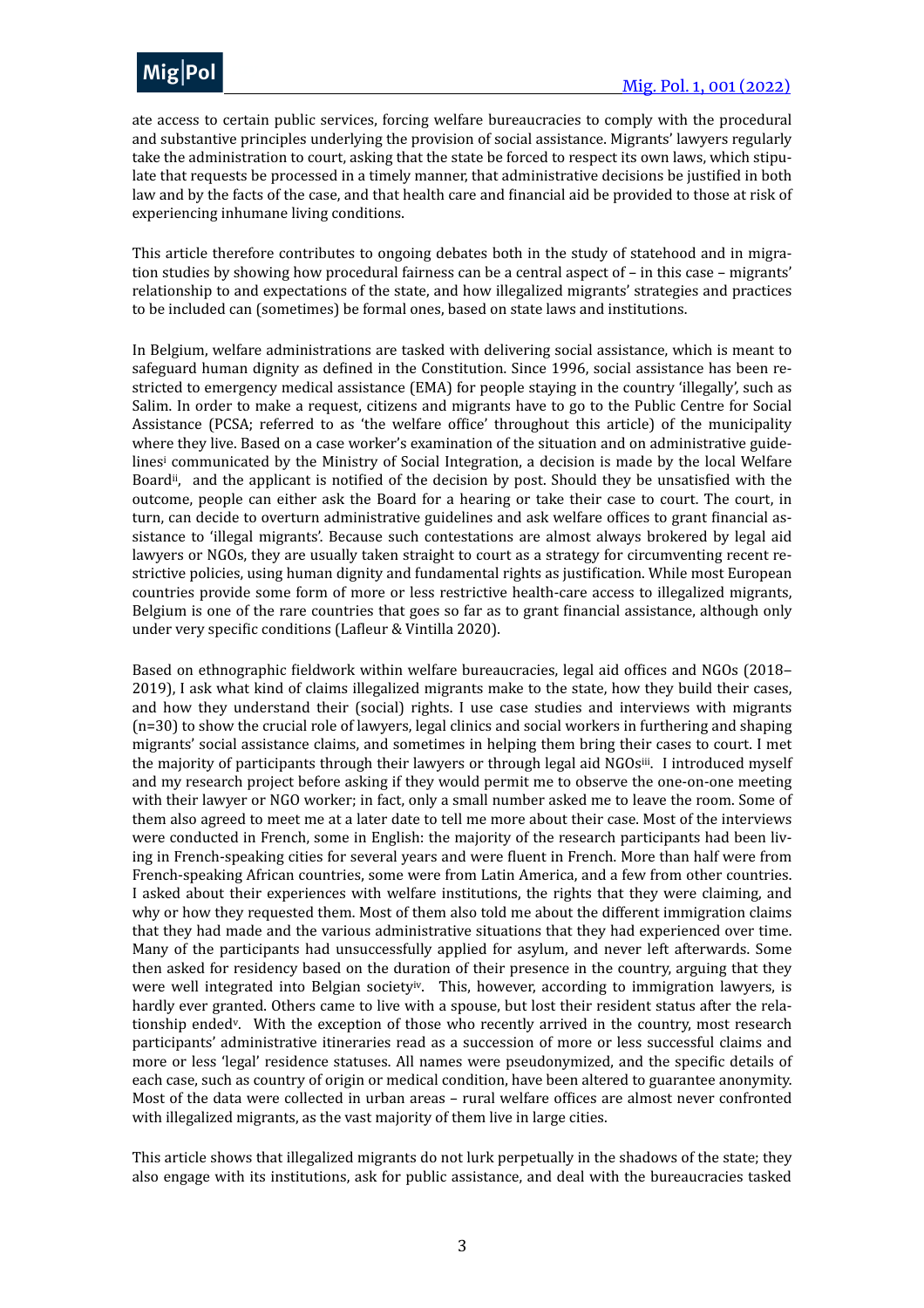

with assessing and delivering the requested services. Much like other residents, they complain about the lengthy, sometimes absurd administrative proceedings, and about their difficult interactions with civil servants, whose role they assumed was to be helping them. Unlike those residents, however, and because most of them have already experienced taking their immigration cases to court, they are regularly in contact with advocacy groups and pro bono lawyers, who play a central role in steering their cases to court. Migrants' stories and their interactions with their lawyers ultimately confirm the legal and political constructedness of 'illegality' (De Genova 2002), but they also highlight how 'legality' can be equally constructed on the basis of welfare entitlements. While dependency is usually associated with a lack of deservingness, leading to the withdrawal of residence permits (Lafleur & Mescoli 2018; Borrelli et al. 2021), in Belgium, severely ill migrants can (sometimes) use dependency as an argument in their favour in immigration courts.

## <span id="page-3-0"></span>**2. Understanding legal and political subjectivities**

<span id="page-3-1"></span>Gabriella is from Peru. She moved to Belgium with her family more than seven years ago. They entered with tourist visas, and then obtained temporary residence permits based on the fact that Gabriella and her husband both had jobs. Four years later, her husband fell terminally ill and had to stop working. As a consequence, their residence permit was not renewed. They became 'illegal', as Gabriella puts it. With the help of a lawyer, they introduced a new residence permit request, arguing that this was a medical emergency – called a '9ter' procedure (Aliens Act of 1980) $\dot{v}$ . Based on the fact that their immigration case was still pending, Gabriella's lawyer advised her to request financial assistance from her local welfare administration - in addition to medical assistance. When her request was turned down, they took the case to court - and won. Before their immigration claim could be settled, Gabriella's husband died, thereby making the case moot. She started working again and obtained a temporary, one-year resident status on that basis.

Migration scholarship has mainly depicted illegalized migrants as using illegal/informal strategies and either avoiding the state or making claims against it, but in either case staying outside of its institutions (Vasta 2011; Le Courant 2016). Some scholars have nuanced this view by saying that migrants are never fully 'outside' of the state and its laws, using exclusively informal strategies and breaking the law, but that their daily tactics actually include a mixture of illegal/informal strategies and engagement with the state (Scheel 2019; McNevin 2011; Chauvin & Garces-Mascarenas  $2020$ ) – as is illustrated by Gabriella's story. Building on their work and on insights from recent studies of statehood and the legal consciousness of ordinary citizens, I ask how illegalized migrants use formal strategies and institutions to get access to social assistance and, sometimes, to 'better papers'.

Anthropological analyses of the state indeed consider the provision of public services and daily interactions between citizens and bureaucrats as the central place where statehood is constituted (Jaffré & Olivier de Sardan 2001; Blundo & Le Meur 2009, Bierschenk & Olivier de Sardan 2014). Focusing on the perspective of ordinary citizens, recent contributions have argued for a 'relational anthropology of the state' (Thelen, Vetters & Benda-Beckmann 2017), one that considers discourses, imaginations, and affective entanglements (Laszczkowski & Reeves 2017). These studies have, however, rarely considered individual migrants' points of view (Eule et al. 2019; Willen 2012a). By shifting the focus from street-level bureaucrats' practices to illegalized migrants' discourses and experiences, this article illuminates the importance of procedural rights - such as the right to due process or to being informed – in order to understand illegalized migrants' expectations of the state.

To be sure, research on legal enforcement does insist on the importance of procedural fairness for people to perceive certain laws or legal actions – such as police work – as legitimate (Sunshine  $\&$ Tyler 2003; Worden & McLean 2017; Bradford et al. 2014). The ways in which procedural guarantees are perceived and enforced are, therefore, not only key to how people understand laws (Sunshine & Tyler 2003; Nagin and Telep 2017), but they also represent a central aspect of their relationship to the state, determining whether people perceive state actors and their decisions legitimate or not. Illegalized migrants' interactions with welfare administrations show how these procedural guarantees can do more than yield legitimacy; they also shape migrants' expectations of the state and provide them with a way of engaging with its institutions beyond their substantive claims.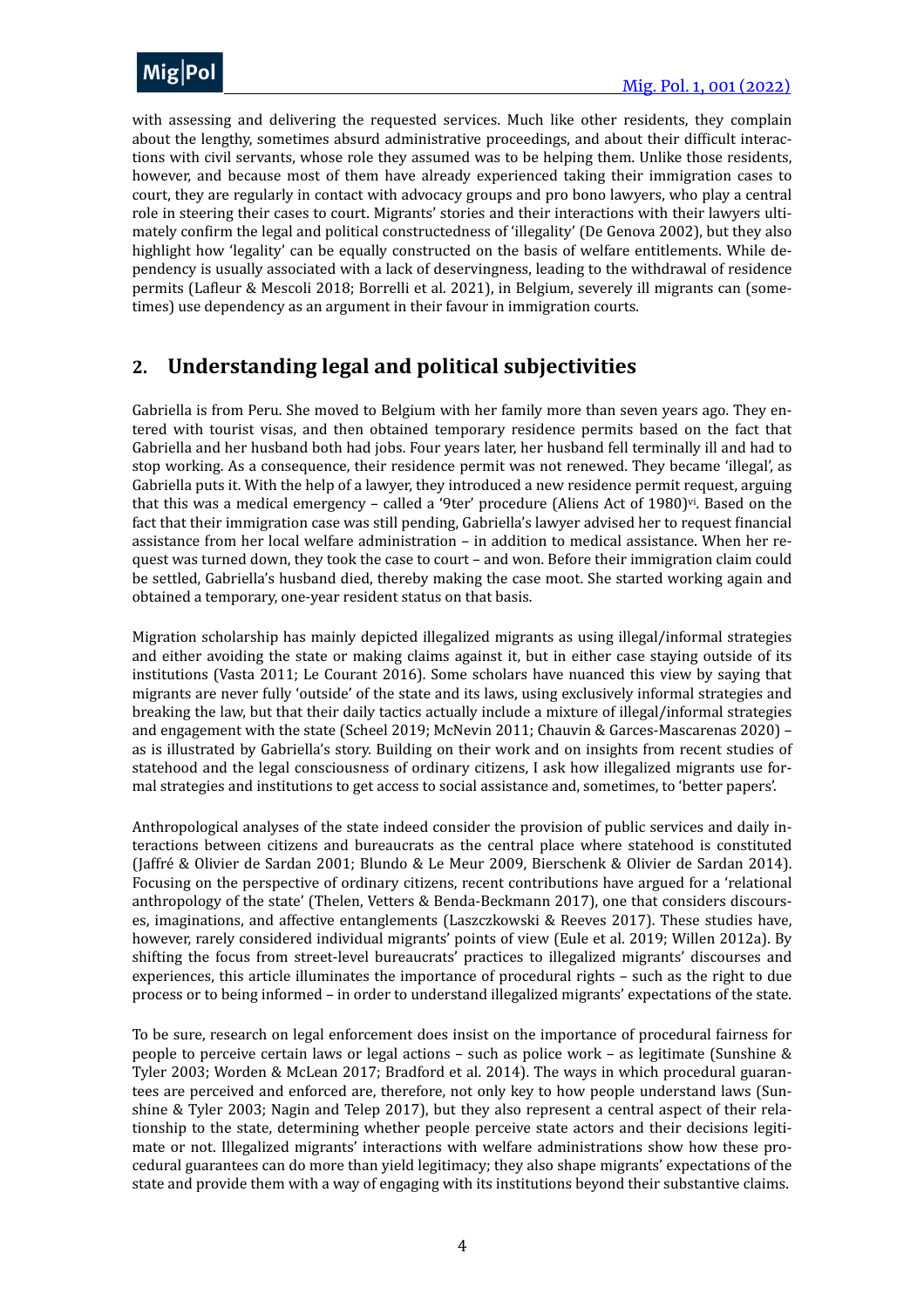

Welfare claims also help illuminate a new, and heretofore underexplored, aspect of the political subjectivities of illegalized migrants. I draw on Ewick and Sibley's (1998) three modalities of legal consciousness - 'with', 'without', and 'against' the law - and apply them to migrants' political subjectivi*ties,* arguing that migrants' expectations of and relationship to the state can be understood in a similar manner. Current scholarship tends to either describe illegalized migrants' daily lives 'without' the state, detailing the informal tactics they engage in to remain hidden from state institutions (Coutin 2005; Psimmenos & Kassimati 2006; Le Courant 2016), or the ways in which they can act 'against' the state by, for example, organizing protests or using fake documents (McNevin 2006; Isin 2008; Vasta 2011). Legal consciousness scholars, however, have recently nuanced such views by exploring the expectations illegalized migrants have when they engage 'with' the law (see, e.g., Schwenken 2013 for a discussion of undocumented migrants' engagement with transnational law). By focusing on expectations of and claims against welfare offices, this article furthers these insights by focusing on illegalized migrants' strategies 'with' the state. They show how illegalized migrants use formal norms and institutions, expect the state to abide by certain rules and provide them with certain services, and sometimes even successfully manage to use these norms and institutions against the state itself. Confirming that illegalized migrants are never fully excluded, but rather always partially incorporated by/in their host countries (Schwenken 2013; Schweitzer 2017; Chauvin & Garcés-Mascarenas 2020), this article contributes to the aforementioned scholarship by exploring the formal strategies migrants employ in order to be included.

These strategies involve using certain state institutions (such as courts) against others (welfare administrations) to remind street-level bureaucrats of the norms that they are expected to enforce. In this game of using 'law against the state' (Eckert et al. 2012), lawyers play a crucial role – just as they do in the making of many other claims (Lakhani 2013; Lejeune & Orianne 2014; Tomkinson 2019). The case of welfare trials, however, helps highlight the complex, embedded relationship between lawyers and the state. Legal aid lawyers are both formally registered with the state and paid by the state through a reward-point system applicable to every case. Not only do they translate migrants' difficulties into legal terms and actions, but by taking welfare administrations to court, they affect how social assistance policies are enforced. Legal consciousness studies already highlight lawyers' roles in shaping their clients' understandings of law (Lejeune & Orianne 2014), but cases of social assistance also show how lawyers help shape illegalized migrants' political subjectivities, that is, what they expect from the state. These clients are, therefore, not only aware of their rights, but they also expect state bureaucracies to enforce them – which is what their state-paid lawyer will ask the courts for. For all of these reasons, welfare lawyers can be conceptualized as 'brokers of the state' (Dezalay 2018; Bierschenk, Chauveau & Olivier de Sardan 2002; Dezalay 2018). Using the 'Africa' bar of Paris as an example, Dezalay (2018) shows how African lawyers help broker economic deals across continents, between international corporations and African states. In this article, I expand the notion of 'brokers of the state' from the macro scale of international politics to the role of lawyers in shaping everyday understandings of statehood and in implementing public policies at the street level.

Beyond social assistance, these lawyers also use welfare courts to establish their clients' non-deportability - due to health or administrative reasons. In a context where receiving social assistance is often perceived as harming migrants' resident status (Lafleur & Mescoli 2018; Borrelli and al. 2021), I point instead to an exception – one that is still heavily debated both in the courtrooms and in the case law (see Andreetta 2019). At a theoretical level, this aspect reinforces the idea that migrants' agency is mediated and, in part, framed by the state (Chauvin and & Garcés-Mascareñas 2020), but it also takes this view further by showing how illegalized migrants can use state laws and institutions as a strategic resource. Illegalized migrants' agency is, therefore, not only framed by state rules; migrants and their lawyers can, sometimes, use official laws and institutions to their own advantage.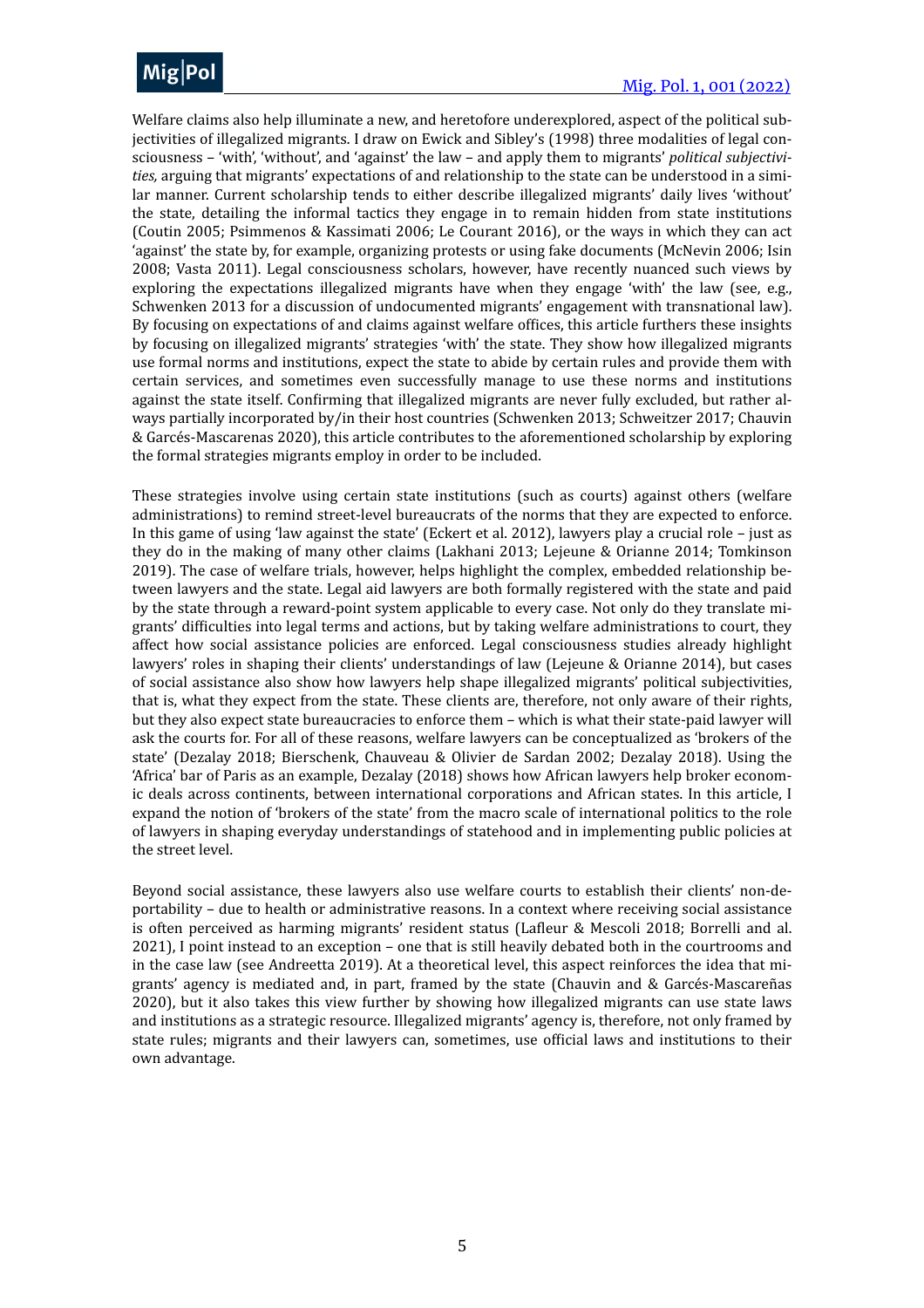

## <span id="page-5-0"></span>**3.** Asking for social assistance: Belgian laws and institutions

#### **January 2019, Welfare office**

Salim and I get to the welfare office around  $8:30$ . The entrance is quite small; there are 7 chairs and a reception desk. The clerk asks for Salim's first and last names and for some ID, but he doesn't have any. Other people are given a number, but we're told someone will call his name. We wait for about an hour. I tell Salim about my research, and he tells me about what he had studied in his home country, asks me about my life, where I've traveled, what I do for fun. At 9:20, it is our turn. A social worker takes us to an office. She has a phone and a computer, but she takes notes on a sheet of paper in front of her, where she's already written titles  $-$  which, I am guessing, correspond to the different sections of a social report. She asks what we are here for. Salim nods towards me, handing me the doctor's note. I explain that we are here to ask for medical assistance and hand her the document.

The social worker asks who I am and what my relationship to Salim is. I explain that I am a researcher and that I volunteer at the NGO. She then asks how old Salim is, if he is married, if he has kids. I translate questions from French to English, and answers from English to French. She then asks where he sleeps. 'He says in the park, although he sometimes sleeps in the station, especially now', I translate. She asks where he showers, where he eats, charges his phone and washes his clothes. I am aware that she is trying to determine jurisdiction  $-$  and hope that she does not end up sending us to another local office based on Salim's answers.

She then enquires when he left Sudan, his home country, and asks a long series of questions about his journey and the countries that he lived in. I am a bit uncomfortable: the questions are precise, intrusive, and she did not give us any explanation regarding what she was going to ask and why. She asks Salim why he left, which means of transportation he used, where he stayed and with whom, how long precisely, how he got to the next country that he visited. Salim keeps his answers to one or two words, regularly saying that he doesn't remember details such as how long exactly he lived in each country. Time is not that important to us', he tells me.

The social worker then asks what kind of degrees or diplomas he has, whether he has been doing undeclared work since he has been here, if he has ever been helped by the welfare administration before. He says he hasn't.

Finally, she asks how his health is. 'I'm not a doctor, she has the paper', Salim states while waving at the desk. 'I ask in order to justify his case to the committee', she answers, in English, to both of us. He explains that the right side of his lower belly hurts.  $'All right'$ , she says. She prints out three documents, which she gives him to sign, without explaining anything about them.

Salim immediately signs them without giving me a chance to translate. The first one is a receipt acknowledging that his request for medical assistance was introduced. The second one states that he agrees to provide the administration with every piece of information that they need, including notifying the welfare office of 'any change to his situation', and that he grants them permission to check national and international databases for more information about him. The third one states that the administration has one month to decide on his request, and that if he does not agree with their response, he can go to the Brussels Lower Court of Labour. (Excerpt from fieldnotes, January 2019).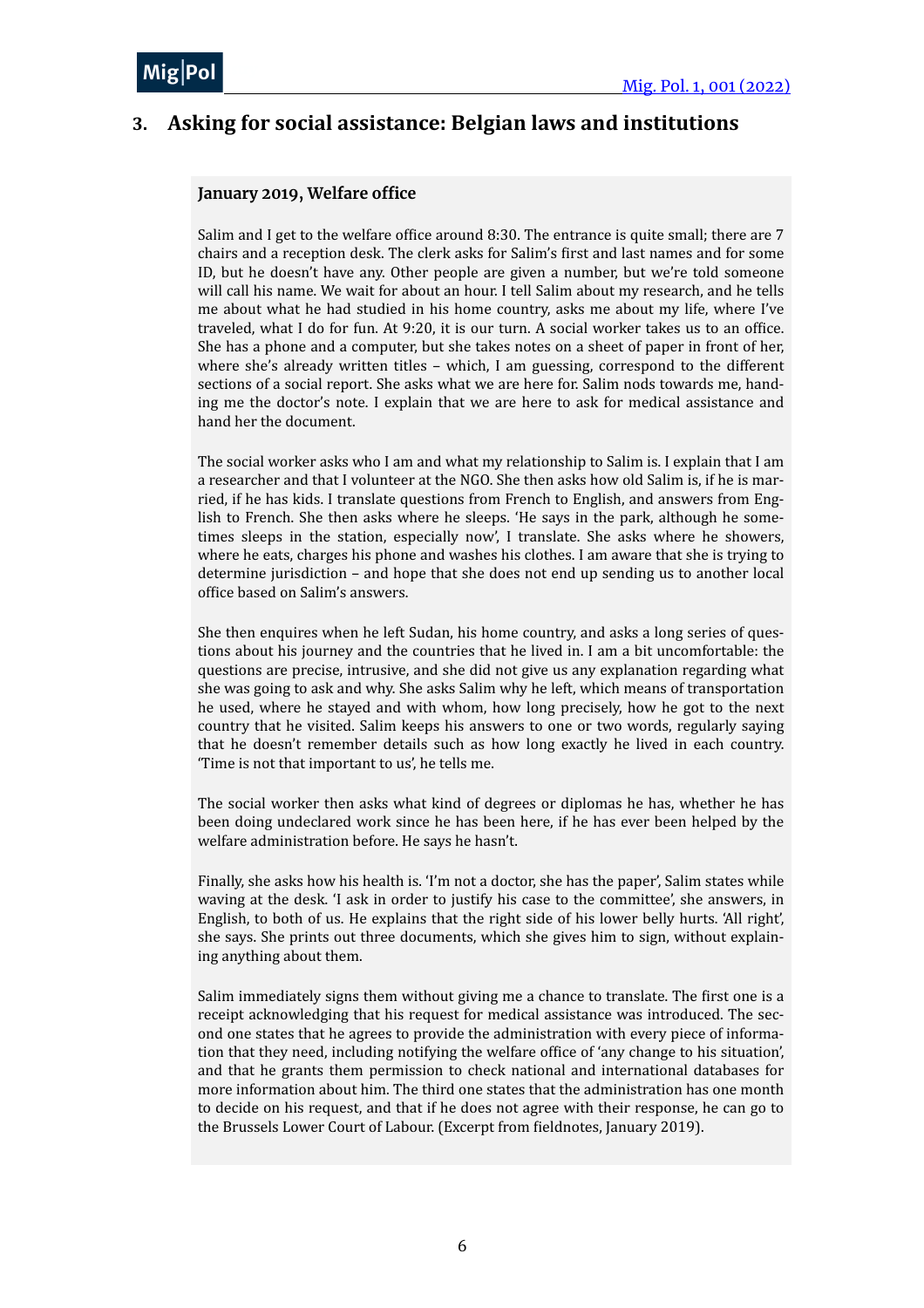

As the 'last safety net' of the Belgian welfare system, social assistance is available to every resident to safeguard human dignity. In contrast to contributory systems such as health or unemployment insurance, social assistance programmes were born out of local charity initiatives – called 'commissions of public assistance' - to alleviate poverty. In 1976, the commissions of public assistance were replaced by Public Centres of Social Assistance (PCSA), regulated by state laws and placed under the funding and supervision of the federal Public Service for Social Integration (PSSI), which is tasked with guiding local institutions in legal and policy implementation.

<span id="page-6-0"></span>The aforementioned assistance, however, is not unconditional. In order to qualify for emergency medical assistance, migrants have to fulfil four eligibility criteria, which are defined in a royal decree (AR  $1/12/1996$ )<sup>[vii](#page-19-6)</sup>. First, the applicant must be illegally staying on Belgian territory. Second, the applicant must reside in the municipality of the PCSA to which he or she submitted the application. Third, the applicant must be unable to pay for his or her treatment. Fourth, the need for medical care must be urgent and documented by a doctor in a medical certificate template. Financial assistance, on the other hand, can only be granted to those legally staying on Belgian soil – a criterion that can at times be quite ambiguous. Foreign parents of Belgian children, for example, sometimes have to wait months before being granted a residence permit. Should they still be considered illegal residents? What about those whose immigration cases are pending in court? On the aforementioned questions, case law and administrative decisions are not unanimous. Before granting social assistance, the PCSAs are responsible for verifying that the requirements are met, which allows them to apply to the PSSI for the corresponding funding.

Welfare administrations deliver social assistance to both migrants and Belgian citizens in a range of different forms. Citizens can ask for financial assistance, for help paying energy bills, or for specific items such as glasses, diapers or medical treatment. Specific entitlements are mainly contingent upon the migrants' legal status and on the social protections that they already benefit from in their country of origin. Those illegally staying on Belgian soil can benefit from medical assistance. Some residence permits allow those holding them to access financial assistance, while those holding other types of entry permits - such as tourists - are excluded from all kinds of public welfare, including public health care. According to procedural guarantees applicable to all administrative matters, after examining social assistance requests, welfare administrations - or the PCSAs - should deliver written decisions detailing the legal grounds for granting or refusing social assistance, as well as potential avenues for challenging the decision: applicants can either ask for a hearing with the board of representatives within the PCSA or they can petition labour courts, which can overturn or amend decisions from all public welfare administrations.

And in fact, labour courts do sometimes still grant financial assistance to 'illegal' migrants despite welfare law limitations. They justify these interventions on the basis of constitutional guarantees (C. A.,  $n^{\circ}80/99$ , 30 June 1999) or international human rights principles such as the prohibition against inhumane or degrading treatment (art 3, ECHR) and the right to an effective remedy (art 13). One category of exceptions is linked to injunctions against deporting people to their home country due to medical, administrative or family reasons, including severe illness, late-stage pregnancy, refusal of the home country to recognize them as citizens, or being the parent of Belgian children. The Constitutional Court indeed found that holding migrants who could not leave the country through no fault of their own to the same standards as those who could would constitute discrimination (C. A., n°80/99, 30 June 1999). More recently, the EU Court of Justice ruled that people who had applied for Belgian residency on the grounds of having a severe medical condition, had had their claim denied by the foreign office, and had brought their case before the immigration courts could also be granted financial assistance. This second category of exceptions is based on their right to effective recourse against administrative decisions, as deporting them to a country where they claim they cannot get proper treatment or leaving them without any resources on Belgian soil would violate their fundamental rights  $(C-562/13, 18/12/2014)$ . Nevertheless, national courts still have to assess whether the grounds for appeal are substantial and the medical condition is serious enough.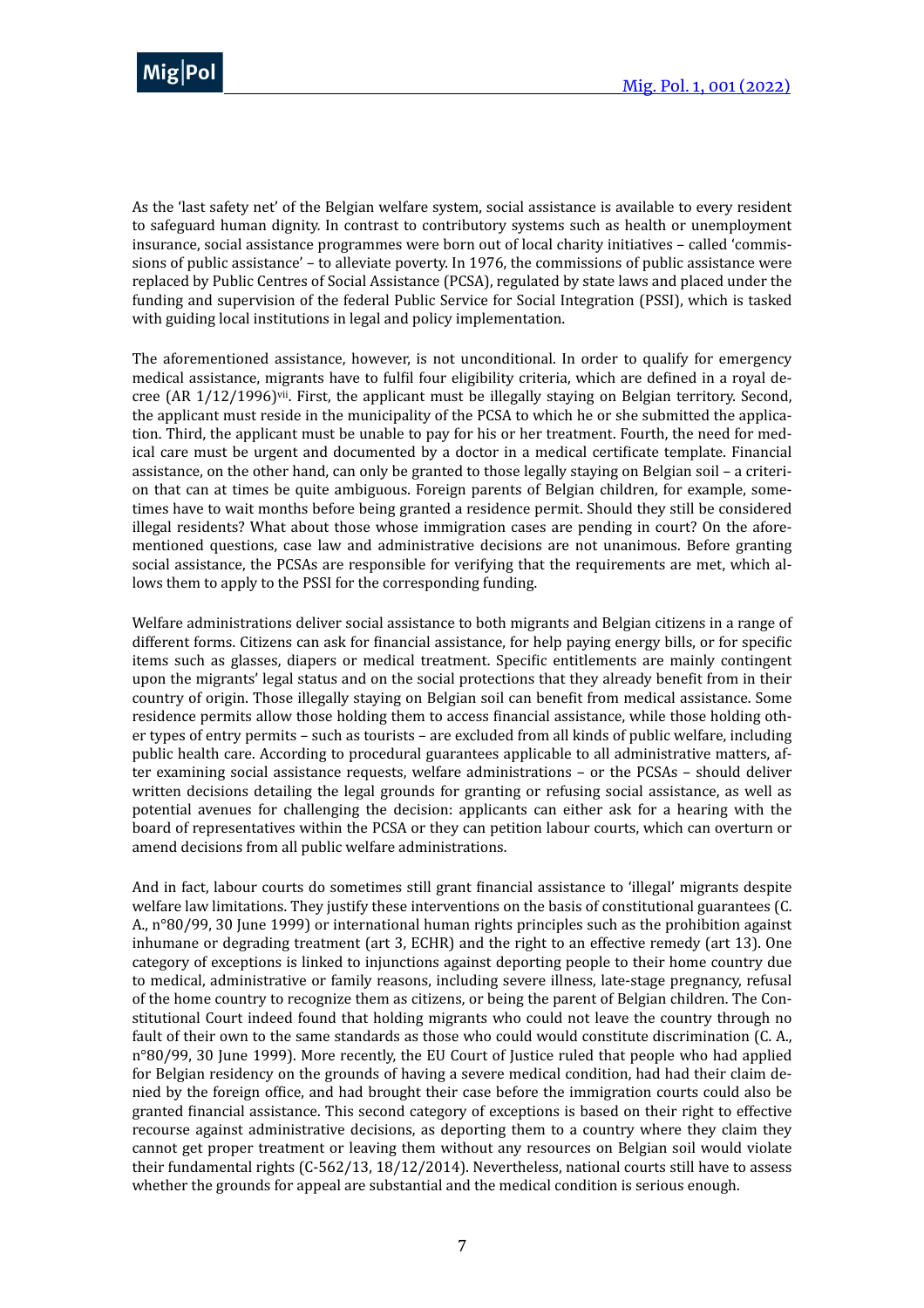

Local welfare offices, however, most often ignore this jurisprudence. In order to benefit from state funding, upon which they heavily rely, they are bound by administrative guidelines issued by the PSSI (Andreetta 2019). These guidelines are mainly based on national laws and are designed to ensure that public funds are allocated according to recent government policies. Without a residence permit, financial assistance can therefore only be obtained by going to court[viii](#page-19-7).

<span id="page-7-1"></span>The above analysis exposes the fragmented nature of the state (Bierschenk 2014) and the fact that specific public institutions may operate according to different and sometimes contradictory logics (Holm Vohnsen 2017; Andreetta 2019). While recent policy changes have been intended to further limit migrants' access to social assistance in an attempt to improve migration control, state courts sometimes implement exceptions in order to protect fundamental rights regardless of  $-$  or sometimes even based on - the litigants' 'illegality'.

### <span id="page-7-0"></span>**4. 'They always say no': interacting with local welfare offices**

#### **January 2019, welfare office, the end**

Salim shoves the documents angrily into his backpack. The social worker has just explained that he would know in one month whether or not his request is accepted. I ask how he can get medical care in the meantime: 'He can go to the Red Cross', she says, 'but we cannot do anything before the committee decides.' 'Please tell her that I need surgery, tell her that one month is not possible', he orders me. 'If it is urgent, I need a note from the doctor', she responds. 'But I need proof, solid proof, to justify giving out a medical card right now. Then I can go see my superior. But I cannot go empty-handed.' I translate, and Salim calms down a bit, but still mumbles, 'One month, that's not possible', before leaving the room. (Excerpt from fieldnotes, January 2019).

Despite being unhappy with the welfare office, Salim knows that this is, unfortunately, his only hope of getting his medical condition treated. While NGOs can provide basic care and, sometimes, medication in case of emergencies, they are not equipped to perform surgeries nor are they sufficiently funded to provide long-term, regular care. Most of the illegalized migrants that I met therefore relied on NGO doctors for punctual, ordinary healthcare needs, or paid for their treatment themselves. For more serious conditions, however, getting emergency medical assistance from the welfare office is the only way to access the public healthcare system. This section highlights the obstacles that migrants face and how they perceive ordinary interactions with their case workers, while at the same time illuminating their relationship to the state and its institutions. Like Salim, most of my research participants expected the state to provide and guarantee certain (fundamental) rights, such as the right to medical care, and to provide them with the corresponding services. By introducing a formal request, providing the right documents, and honouring appointments, they were openly engaging with the state and asking it to comply with its own laws - both at a substantive and a procedural level. This shows that their strategies are not only shaped  $-$  or limited  $-$  by the state and those performing it, but that illegalized migrants are also actively engaging with the state, making social protection claims to its institutions.

Although most of the migrants I met were aware that they could request state-covered medical care. only some of them took advantage of that possibility. Their reticence had a number of causes: the difficult access to welfare offices; their slow, complicated, and multi-step procedures; and the impersonal, often off-putting reception from welfare workers. Far from being restricted to migrants, this phenomenon, referred to as the 'non-take-up of social rights', has been shown to be widespread in other contexts as well (Van Oorschot 1991; Willen 2012b; Warin 2016, 2020), but remains un-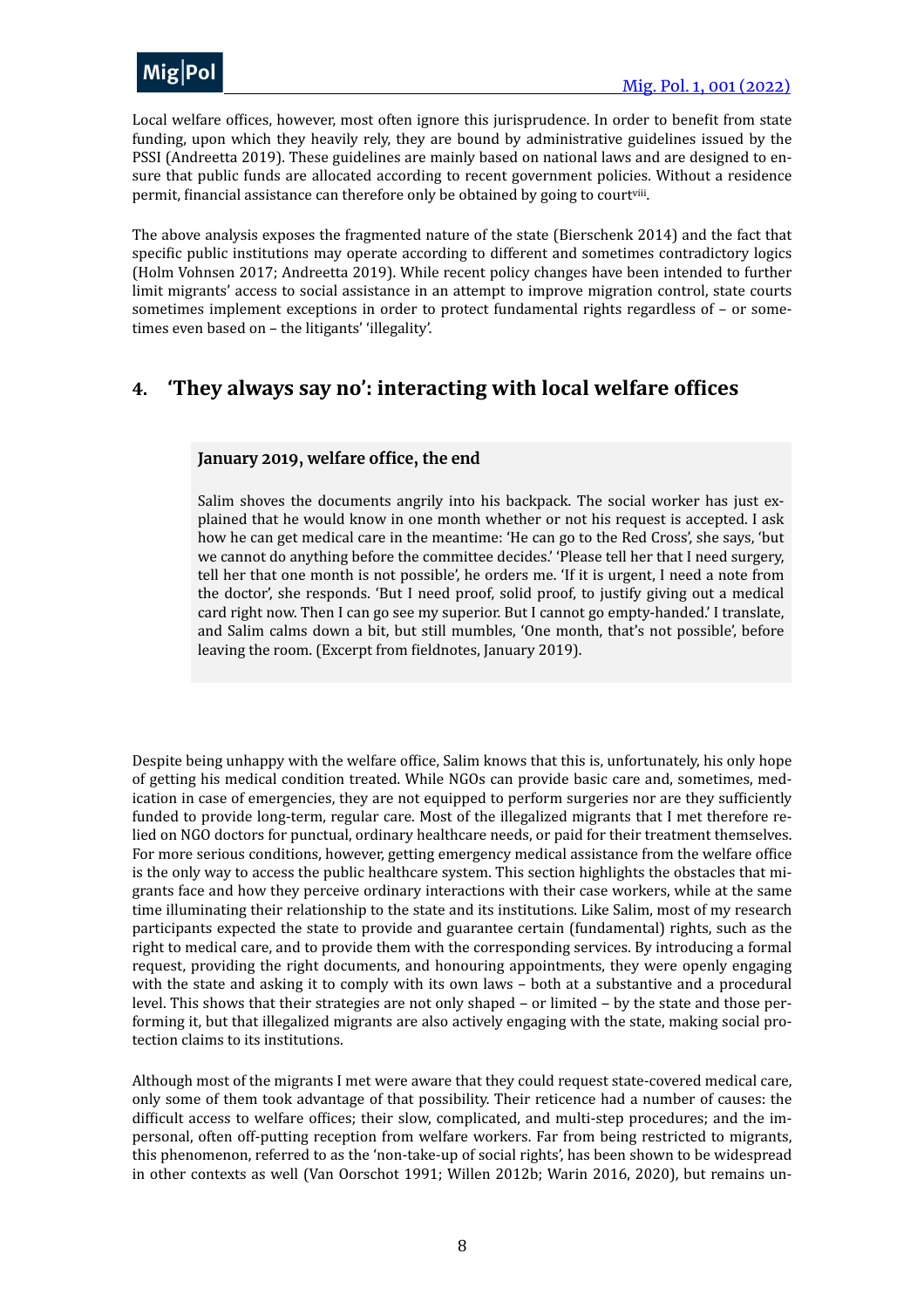

derexplored in Belgium (Dumont, forthcoming). In a 2012 report, Médecins du Monde estimated that 20 per cent of undocumented migrants did not apply for emergency medical assistance (EMA) even when in need of medical treatment (Giladi & Andreetta, forthcoming)<sup>[ix](#page-19-8)</sup>. Some give up along the way – around 15 per cent of those introducing a request, according to Giladi (2018) – while another 10-15 per cent see their claims rejected and are unaware of the possibility of appealing or do not dare appeal the welfare office's decision<sup>[x](#page-19-9)</sup>. Frances, a forty-year-old migrant from Cameroon, put it this way:

<span id="page-8-1"></span><span id="page-8-0"></span>They torture people, even just to go to the hospital. If you arrive even five minutes late, it is over, they cannot hear you out. You have to go to the doctor so that he can sign the certificate. Then you go to the welfare office. You cannot put the certificate in the mail. You have to make an appointment. This takes one month. There, you wait, again. When you finally see the social worker, it is one more month to get your medical card. It is just too many problems; a lot of people cannot take it. (Excerpt from interview, 2019).

By 'torture', Frances is referring to the endless, and sometimes absurd administrative steps that she has to go through - all the while being confronted with civil servants' unwelcoming attitude. As illustrated by the above quote, to ask for emergency medical assistance, migrants have to make a series of appointments: with healthcare professionals in order to fill out a medical certificate; with front-desk civil servants at the welfare office; and finally, with their designated social worker once they have successfully passed the initial examination by the front desk workers. 'Sometimes they are so rude that you would think it is their own money that you're asking for', Frances said in the same interview. Similar difficulties are also reported by citizens asking for minimum income benefits or for other forms of social assistance. Citizens, however, do not have to depend on the welfare office for healthcare provision.

When it comes to EMA, most of the beneficiaries meet with their case worker at least twice: first, to complete the social enquiry so that their claim can be filed and examined; then, one month later, to retrieve the precious 'medical card' that will allow them to consult their designated general practitioner. In case of a medical emergency, migrants are advised to go to the hospital – where urgent cases are treated, but no medication is delivered. If it appears that they do not meet the legal criteria, some such emergency claims can be rejected at the welfare office's front desk. This happens, for example, when people cannot prove that they live within the welfare office's circumscribed territory or if they ask for financial assistance – which most welfare offices generally only grant in strict compliance with ministry guidelines. They are, however, expected to fully examine every request and deliver a motivated, written decision to every applicant. In practice, this is not always the case, as Ali explained:

I was told I didn't qualify for financial assistance, only EMA. They didn't even file the request – they told me it wasn't worth it, that it would be denied for sure. (Excerpt from interview, 2019).

Ali was therefore deprived of the possibility of challenging the de facto negative decision regarding his financial assistance claim; he does not even have proof that his request was introduced and turned down. In other cases, requests are denied after being examined by the welfare office, in which case the applicants are notified of the decision by post. EMA claims are also frequently rejected if the claimant is still in possession of a valid visa: visas are delivered under the assumption that applicants have sufficient resources to support themselves while in Belgium, and when still valid, they are the equivalent of a legal residence permit, which renders the visa holder ineligible for EMA. Another frequent reason for a negative EMA decision is the fact that someone acted as a guarantor when the person was allowed into the country: the guarantor is financially liable for two years after their guest's visa expires. EMA is, therefore, only granted to those whom the state – that is, welfare administrations – recognizes as 'illegal'. Requests for financial assistance, on the other hand, are almost systematically rejected.

If their applications are successful, people are appointed a case worker with whom they have to meet on a regular basis - every three months if they want to have their medical card renewed, pro-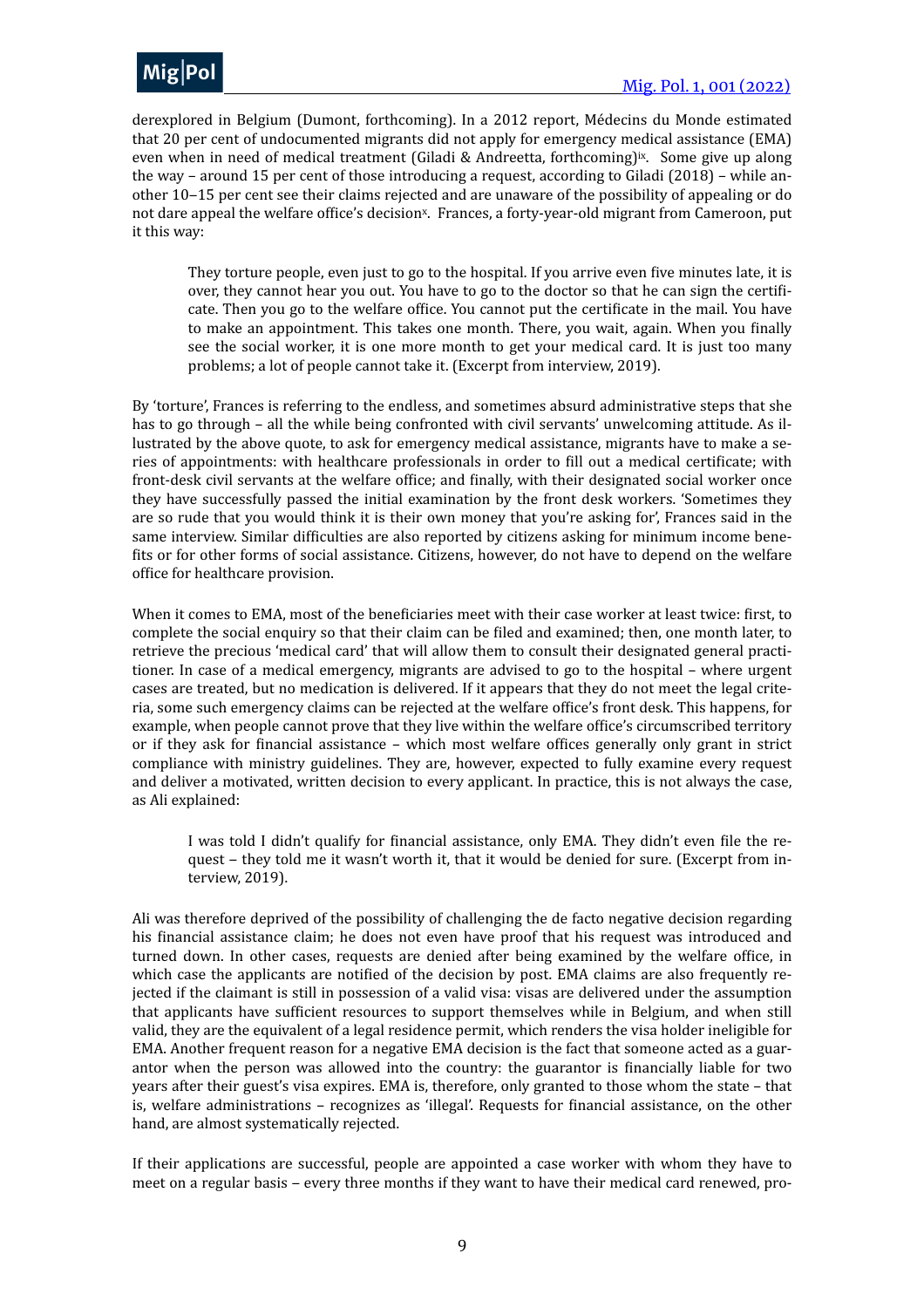

vided that they are sick and have a medical certificate to that effect. For those who manage to successfully claim financial assistance, meetings can be organized every six months or every year, provided that their administrative status does not change. Trésor, twenty-two years old and a young mother, explains:

They [welfare workers] have really become bureaucrats. They should take the person into consideration, but instead, they take papers out of their desk, or they tell you, 'We don't do this here.'  $\lceil$ ...] I know there are rules, but I don't know them. I was never told what they are. Or what I can or cannot do. They don't tell us how it works. They just give you a list of documents to bring. No documents, no money. That's all. (Excerpt from interview, 2019).

The beneficiaries of social assistance – whether they are undocumented migrants, regular residents, or Belgian citizens – explain that meetings with their case workers generally consist of paperwork – delivering it, exchanging it, receiving it. They are rarely informed of the benefits or the services that they can access. For undocumented migrants whose welfare entitlements are limited to health care, the perception is that claiming certain rights and benefits can be done 'only through a lawyer' (Ali, excerpt from interview, 2019).

The aforementioned examples show that illegalized migrants do not limit themselves to informal survival strategies or refrain from engaging with the state, its institutions, and those performing public services. Salim, Ali, Trésor and Frances went to their local welfare offices, made formal requests, and met with the case workers embodying and performing the state on a daily basis. When asking for social assistance, they expected the state to grant them certain rights and protections  $$ provided that they could comply with a series of requirements and could meet certain administrative criteria. In addition to international standards (Schwenken 2013), irregularized migrants also make use of national laws and institutions: in return for fulfilling the abovementioned requirements, they expect welfare administrations to respect procedural guarantees, such as the rights to be informed, to due process, and to an effective remedy.

This ultimately points to a paradox: illegalized migrants experience the absurdity of the state and its bureaucracies all the time, yet they still expect public servants to behave in a fair and rational way. In order to apply for EMA and gain access to public health care, migrants need a medical certificate from a doctor, to whom they can only go (for free) once EMA is granted. It is a classic Catch-22 scenario. This certificate is supposed to state that they are ill and in need of immediate treatment, yet it can take up to a month for the EMA cards to be delivered. Access to health care is granted to those who can prove that they live in Belgium illegally – by providing an address where the welfare administration can establish their residence. Belgian state institutions are, therefore, officially recognizing them as 'illegal' and delivering (welfare) documents on that basis.

Other scholars have already pointed out that illegalized migrants are never fully 'outside' of the state's jurisdiction, but rather that they play a game of partial incorporation (Sheel 2019; Chauvin  $\&$ Garcés-Mascareñas 2020). Such incorporation also happens through the implementation of procedural safeguards regulating state-migrant interactions. While sociolegal scholars have mainly focused on bureaucratic practices (Spire 2008; Eule et al. 2019; Andreetta 2019; Vetters 2019), welfare requests help illustrate migrants' expectations of the state, demonstrating that they behave as subjects of the state, holding certain rights and entitled to certain services as long as they comply with administrative demands.

#### <span id="page-9-0"></span>**5.** Taking the administration to court: immigration lawyers as **brokers**

The law, it is so dark inside. (Mathieu, excerpt from interview, 2019)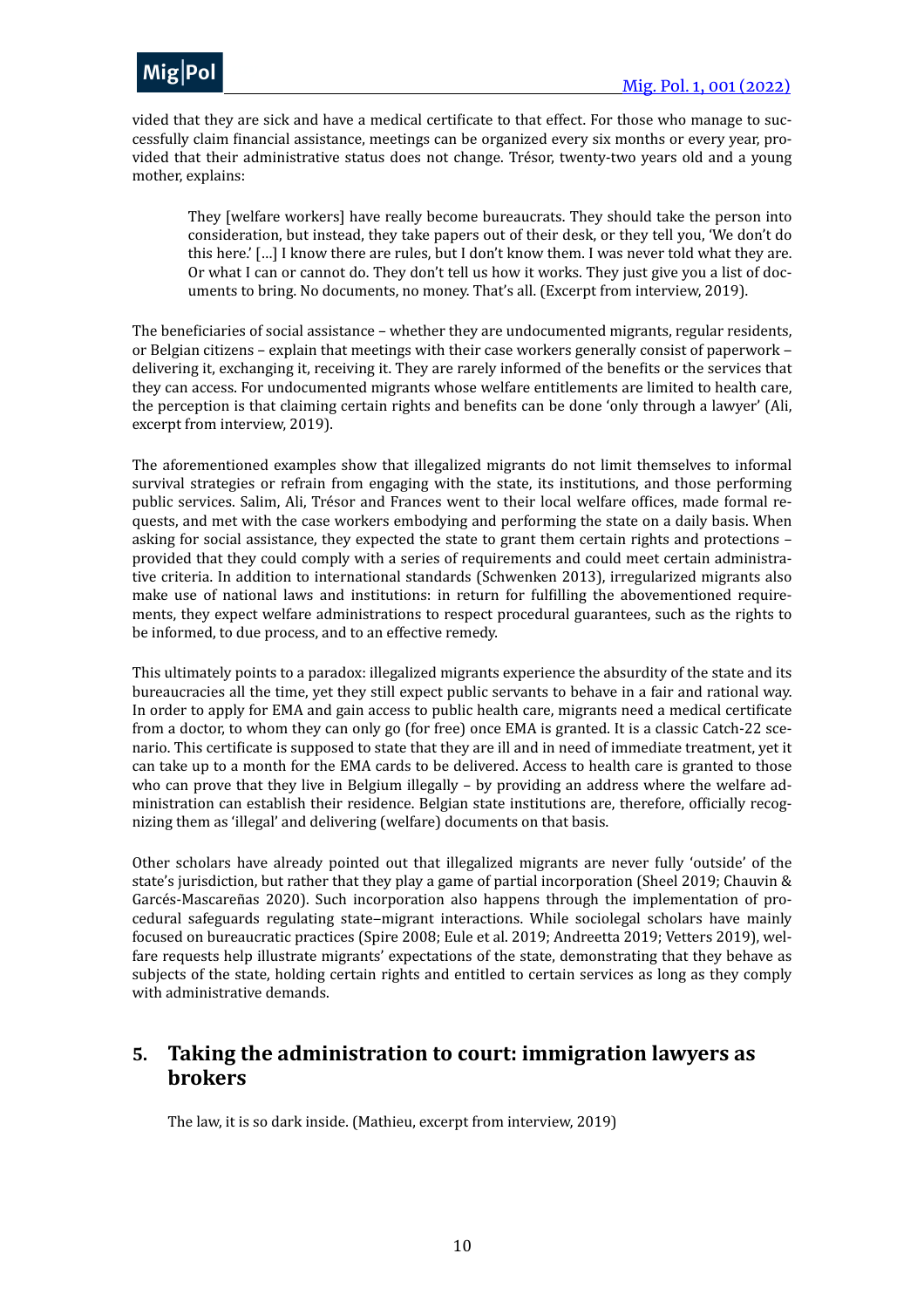

I did not challenge their decision because I was afraid to make my situation worse. And that they would bring me back to the border, deport me. (Dieudonné, excerpt from interview, 2019)

If they [the welfare administration] are telling me to pay them back, they must be right. It means I do owe them money. (Nadia, excerpt from interview, 2019)

I went to see Mr. David, to see if it was normal or not. Because he knows the law. He is the one who told me that we should go to court. (Gabriella, excerpt from interview, 2019)

In a context where both welfare and immigration laws are incredibly complex and intersect in the form of exceptions built on case law, illegalized migrants often have very imprecise knowledge of their rights. How people understand and use law in order to achieve certain goals is at the heart of legal consciousness studies, but this body of scholarship mostly looks at citizens' understanding of their rights and the legal pathways they use to claim them (Merry 1990; Ewick & Silbey 1998), and not at non-citizens' legal consciousness. For the most part, these studies focus either on courts or on people's everyday experiences of legality, but some highlight the role of intermediaries in building claims and in shaping the legal consciousness of their clients (Lejeune & Orianne 2014). In the case of illegalized migrants, these intermediaries are often paid or subsidized by the state to help their 'clients' contest administrative decisions in court. This section reflects on how court cases are built by specialized lawyers, NGO workers or, sometimes, civil servants, who help shape illegalized migrants' claims to welfare entitlements and, ultimately, their expectations of the state. These intermediaries can, therefore, be conceptualized as 'brokers of the state' (Dezalay 2018; Bierschenk & Olivier de Sardan 2002): they are recognized, funded and accredited by the state, yet they help people build cases against state bureaucracies and, therefore, try to influence administrative practices.

As in most other areas of social life (Engel 2016), within the welfare–migration nexus, people actually taking their claims to court are the exception. As illustrated in the quotes at the beginning of this section, administrative decisions are often assumed to be correct and final - and in line with the law, as Nadia assumed. Even those who feel like they may have been wrongly denied assistance are often reluctant to take their claims further – because of the energy that it would require, the potential repercussions that they may face, or simply because they do not know how to proceed, as the words of Mathieu, Gabriella, and Dieudonné illustrate. Intermediaries therefore play a central role in shaping cases and bringing them to court.

In the cities where this research took place, legal aid could be delivered in two ways: by barristers who agreed to work within the legal aid framework, and by a small number of charities. Most NGOs do provide initial guidance, but very few have the funding necessary to represent their beneficiaries in court. For lawyers, working within the legal aid framework means that they have to file various forms and documents to prove that their clients qualify for legal aid, which generally means that they do not have the resources to pay for a lawyer. Depending on the kind of procedures that the lawyers engage in, they can then claim a certain number of points for each case. Immigration cases are generally worth a lot of points, as are criminal cases; social assistance claims are worth less. Legal aid lawyers submit an annual global case report to the bar enumerating their completed cases. The cases and the corresponding points are then checked by external examiners from other bar associations. About a year later, they receive payment from the state, the amount of which is determined by how much each 'point' was worth that year. For lawyers, income from legal aid cases is therefore somewhat unpredictable and always delayed, but it is at least certain, which cannot always be said of paying clients, some of whom may never settle their bills. Migrants often get recommendations from friends, NGOs, or welfare workers wishing to help despite administrative guidelines (Andreetta 2019). They can either contact the attorney of their choice directly and ask if they take legal aid clients, or they can go to the bar association and request that an attorney be appointed for them. Free consultations at the bar association are also organized once a week, at which people can ask for initial advice and have a lawyer assigned if necessary. Lawyers generally specialize in one or several areas of law, and select cases accordingly. Most immigration lawyers deal almost exclusively with immigration cases because of the highly precise and technical aspect of the matter. Social assistance lawyers, on the other hand, usually specialize in all matters related to so-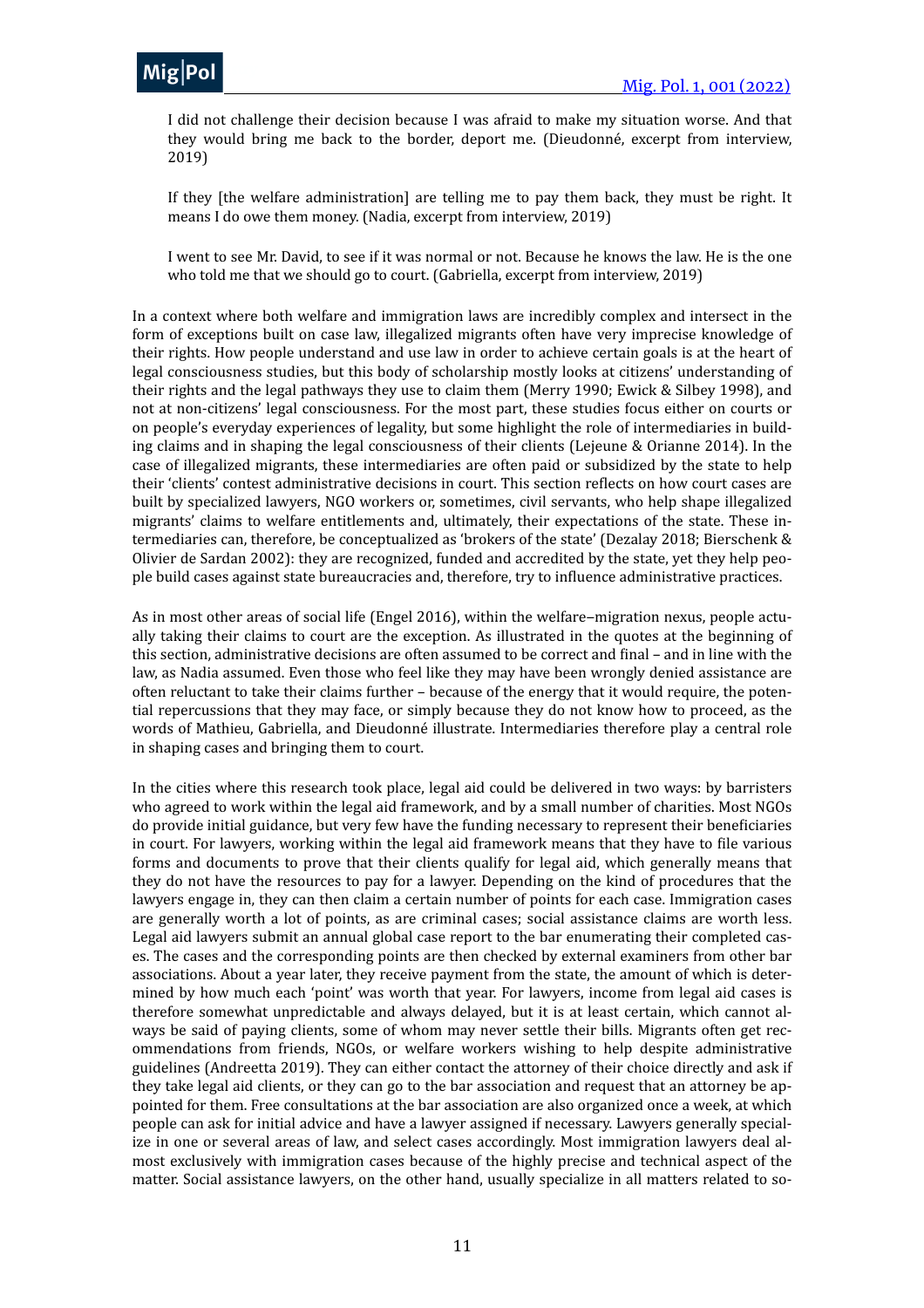

cial security. Others concentrate on small personal claims, including family law disputes, social security issues, criminal and immigration cases. Because they are at the intersection of two rather technical areas of law - welfare and immigration - social assistance cases involving illegalized migrants require a lot of work and research, and only a small number of attorneys feel comfortable handling them.

In welfare court, almost every irregular migrant asking for medical or financial assistance was represented by a lawyer. In the cases that I followed, people explained that they talked to their lawyers or to NGO workers about their difficult financial situations, and requesting social assistance was suggested as a possible solution. Sabrina, for example, comes from the Democratic Republic of the Congo and came to Belgium on a medical tourism visa. Her daughter was ill and could not be treated in local hospitals, so Belgian doctors invited her to Belgium to receive the appropriate treatment. Her husband stayed behind. He works as a civil servant in Lubumbashi and sends her a small amount of money every month, but it is not enough for her to be able to afford her own accommodations. Sabrina has been living with her sister since she arrived four years ago, but she no longer feels welcome – their stay was supposed to be temporary, and Sabrina's daughter – and her specific healthcare needs – are the source of increasingly frequent and heated arguments. With the help of her lawyer, Sabrina asked for permanent residency based on her daughter's medical needs. Her claim is still pending in immigration court. She explains how her case against the welfare administration started: 

I told my lawyer about the difficulties that I was having. I was no longer welcome at my sister's, so I asked if there was a way I could get some help finding a house.... She said I could go to the welfare office and ask for financial assistance. She warned me that they might refuse, and told me to come back with the document they would send me if they did. (Sabrina, excerpt from interview, 2019)

As her lawyer predicted, Sabrina's claim for financial assistance was denied, but the two women agreed to take the case to court. As we walked away after the hearing, Sabrina was optimistic: she had answered all of the judge's questions regarding her daughter's medical care and about her husband's income in the DRC. She felt like she was able to argue for herself and her daughter. One month later, she found out that the court had granted her financial assistance on a provisional basis until her immigration claim could be settled.

In other cases, welfare workers themselves help migrants build their cases for court by telling them that they should ask for financial assistance  $-$  even if the 'client' was only requesting health care. They then write reports insisting on the precariousness of the migrant's situation, which they know could help them win in court, and advise them to take proof of the negative decision – which they know the welfare office will deliver in order to comply with administrative guidelines - to a lawyer who can help challenge it (Andreetta 2019). Following her social worker's advice, Nadine took the administration to court and was granted social assistance for the future on the grounds that she was the mother of a child authorized to stay on Belgian soil:

My social worker told me she would argue my case in front of the board. She did it once when I was still pregnant, but they refused. Then, again, when my daughter was born. They refused again. Then, she told me to go to court and claim my rights. (Nadine, excerpt from interview, 2019).

Nadine had been living in Belgium for more than five years at the time: first as a student when she came to live with her partner, then as an illegalized migrant after they separated and she was pregnant with his child. A year after her daughter was born, she was finally granted legal residency as a member of the child's family.

Looking at workers' experiences of discrimination, Lejeune and Orianne (2014) insist on the central role of intermediaries, such as lawyers and labour unions, in shaping workers' consciousness of their rights. The same is true for illegalized migrants seeking access to state resources and medical assistance. The aforementioned examples show how such intermediaries not only highlight which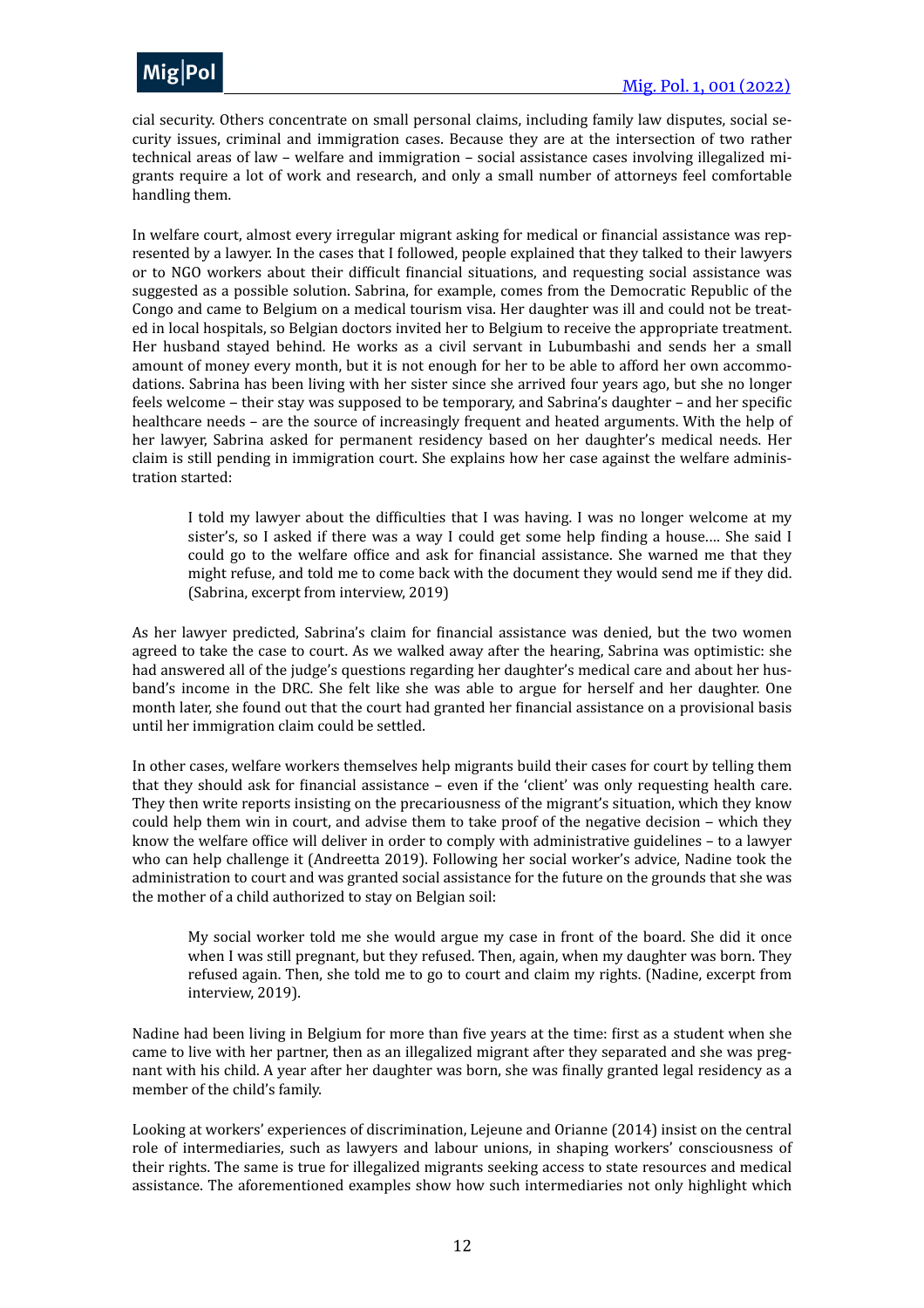

legal strategies migrants can use and help argue their cases, but they also show them what they can expect from the state and try to impact policy implementation by challenging administrative guidelines in welfare court. They act as brokers between illegalized migrants and state institutions and, in doing so, contribute to the making of statehood by using courts to challenge administrative practices (Dezalay 2018; Bierschenk & Olivier de Sardan 2002). In addition to steering their 'clients' towards lawyers, civil servants from both welfare administrations and healthcare institutions write various kinds of reports that can ultimately help illegalized migrants win their cases. While social enquiries are meant to determine whether applicants meet the legal criteria for financial or medical assistance, they contain a thorough overview of the applicants' situations: their administrative and immigration status, where they live and what their living conditions are like, how they manage to find food and shelter. These reports can, therefore, help prove migrants' lack of resources and need for assistance in court (Andreetta 2019). Medical reports can help highlight the seriousness of a person's condition, the need for care and, if necessary, the need for treatments that are not available in the applicant's country of origin. All of the above are central to welfare courts' decisions to grant financial assistance to those who are severely ill or to members of their families.

## <span id="page-12-0"></span>**6. Becoming 'more legal'**

Both Nadine's and Sabrina's cases fall under one of the exceptions according to which welfare courts can grant financial assistance to illegalized migrants: Nadine is undeportable for family reasons, as the mother of a Belgian child. Sabrina's daughter could be too ill to safely return to the DRC. Their cases are built on demonstrating that deporting them would infringe on human rights principles, and that they should get financial aid while they are 'stuck' on Belgian soil. Because welfare institutions are supporting them and because welfare courts determined that they are undeportable, Nadine and Sabrina somehow become 'more legal' through their engagement with state laws, public lawyers and official institutions. Although such cases do not represent the majority of situations, they still provide an interesting counterpoint to the commonly held assumption that welfare dependency leads to deportability (Lafleur & Mescoli 2018; Borrelli et al. 2021).

In order to examine requests such as Sabrina's, welfare judges have to assess the severity of the claimant's illness, as well as the availability of appropriate treatment in their country of origin. They are often presented with administrative decisions from the Aliens' Office that contain the assessment and recommendations of a medical doctor. Such recommendations, often in favour of deporting the applicant, are only based on paper evidence: the administration's general practitioner establishes a course of treatment and suggests potential alternatives to current medication on the basis of the medical documents submitted by the applicant, and establishes the availability of such treatments and medications in the applicant's home country on the basis of official sources. Migrants' lawyers, on the other hand, often submit statements from their clients' medical specialists detailing the specificities of their care, along with NGO reports criticizing the state of public health care in the home country.

As has already been demonstrated by Fassin and d'Halluin (2005) in the case of asylum determination in France, this leap from political subjectivities to biological evidence also creates new economies of deservingness, where only those 'sufficiently' severely ill are granted residency. This is what Ticktin (2011) refers to as the 'illness clause'. In Belgium,  $9^{\text{ter}}$  regularization requests – such as the ones introduced by Gabriella or Sabrina – follow the same humanitarian logic as the 'illness clause' in France.

While Ticktin (2011) describes how both migrants and healthcare professionals appropriate the recent 'politics of care' in immigration policies, this article points to another arena where legality can be negotiated (Olivier de Sardan 1995). Although immigration desks and courts decide independently, a positive decision from a welfare court can serve as a substantial piece of evidence in support of one's application for residency: it proves that a national judge has decided that the applicant cannot be deported. Lawyers therefore regularly use welfare dependency as an argument in (certain) immigration cases - as the following vignette illustrates.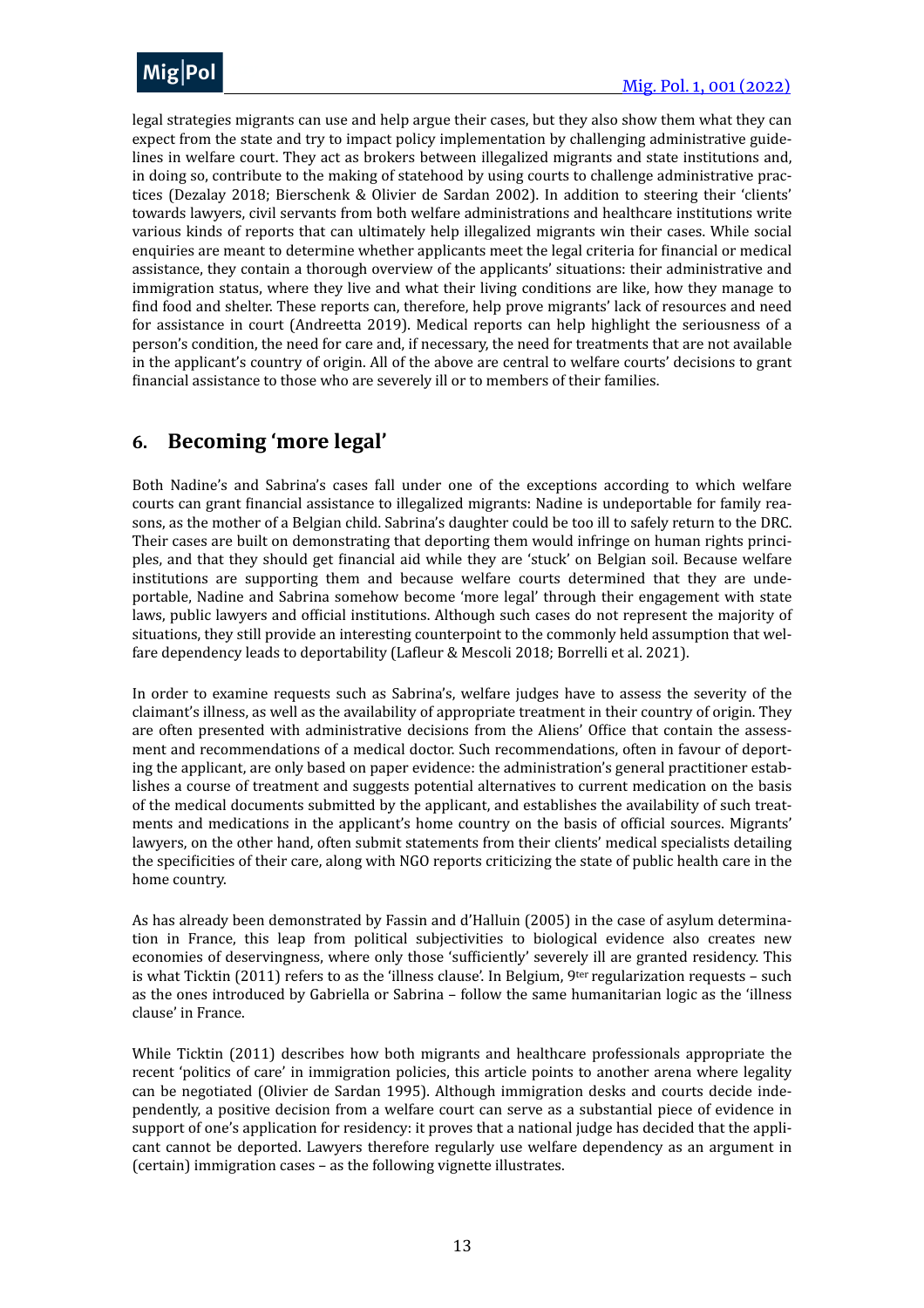

#### **April 2019, legal clinic**

As I do every Friday, I sit though the morning's appointments at the legal clinic. The people who came in today asked to see a welfare law specialist, but the clinic also deals with other areas of law such as immigration, labour, and family law. Preliminary consultations are free, and a lot of the cases, even when litigated, are pro bono.

Our first 'client' of the day, Mr. Safi, explains that he needs medical attention. He went to the welfare office and they gave him a form - he hands over the standard EMA medical certificate form - but he did not understand what he had to do next to get treated. He also explains that he has problems getting by in Belgium, and asks for leads regarding how to earn money.

Lawyer: You have to go to the welfare office and give them the certificate. You can go to Doctors without Borders, for example, and they will do it for you. Once you have the certificate, you give it to them [the welfare office]. They should answer within one month. If they don't, we'll put pressure on them and go to court. Remember that EMA covers all of the necessary healthcare treatments, not just what is urgent in the strictest sense.

Mr. Safi explains that he has two children, both of whom are allowed to stay in Belgium. They currently live with their mother.

Lawyer: So, if you have underaged kids, you cannot be deported, so you can ask for financial assistance. But we will have to prove that you still have a relationship with those kids.

- Mr. Safi: No, I won't ask for social assistance.
- Lawyer: Why?
- $Mr.$  Safi: I don't know how...

Lawyer: You just go to the welfare office, and when you ask for EMA, you also say that you want social assistance. And then, if you get financial assistance for a while, it becomes an argument for your immigration lawyer, because he can say, 'Look, right now, this guy is costing us money. If we grant him residency, he will work and make money.' 

Focusing on European citizens, Lafleur and Mescoli (2018) show how recent welfare policies create illegal (European) migrants, such as new Italian migrants in Belgium. Recent citizenship policies do indeed allow resident permits to be withdrawn when people have been relying on non-contributory benefits such as social assistance for too long. Migrants are then served with deportation orders, yet never forcefully removed. Pfirter (2019) and Borrelli et al. (2021) show how non-citizens' right to remain in Switzerland is contingent upon their economic participation, and how receiving social assistance might also cause them to lose their residence permits. The examples in this section, on the contrary, show how third country nationals can, under certain, very specific circumstances, become 'more legal' as a result of their reliance on welfare entitlements.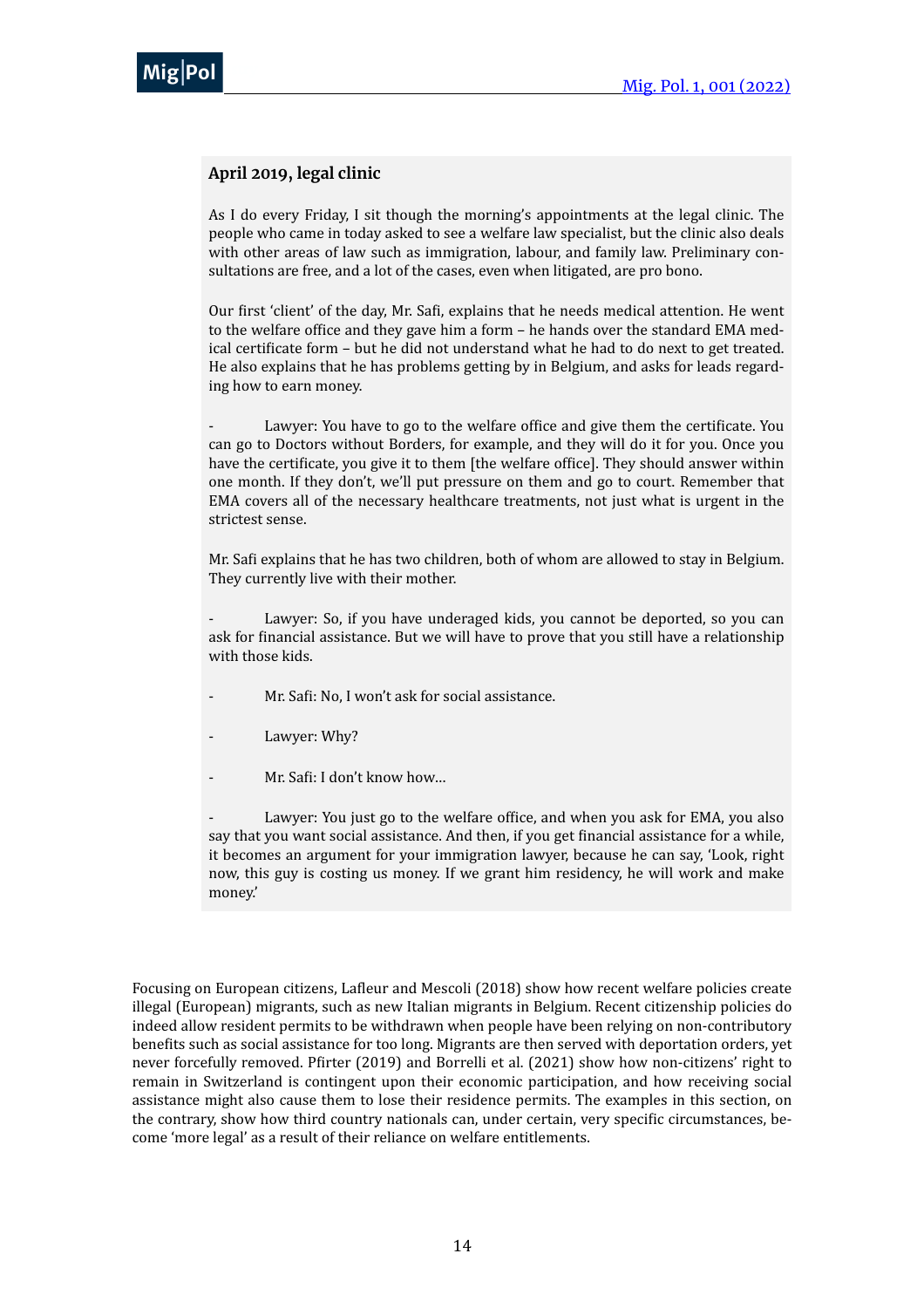

## <span id="page-14-0"></span>**7. Conclusion**

Using social assistance claims as a starting point, in this article I have described how welfare claims are constructed on the basis of migrants' understanding of their rights, their expectations of the state and public institutions, and the advice of legal intermediaries.

Despite the notable phenomenon of non-take-up of their social rights, illegalized migrants residing in French-speaking Belgium know that they are entitled to public health care if they are unable to pay for necessary medical treatments. They describe the process of claiming these rights as a difficult one, where front-desk bureaucrats are sometimes unfriendly and where administrative requirements can be so absurd and complicated that they sometimes reach Kafkaesque proportions – an experience shared by the majority of welfare beneficiaries, whether citizens or not. Migrants' discourses and complaints about local welfare administrations, however, also illuminate certain expectations the migrants have of the state  $-$  the rights that it should grant to those staying in its jurisdiction, as well as the principles that it should abide by, such as due process.

In a context where illegalized migrants are often seen as either hiding from the state or protesting against its immigration policies, and where their strategies are consistently described as either illegal or otherwise outside the law ('without' or 'against' state laws and institutions), this article explores how some of these migrants relate to the state and try to work with its institutions on an everyday basis. As such, it offers a more nuanced reading of two principal ideas in migration studies. First, against this backdrop, welfare claims demonstrate that illegalized migrants use formal, legal strategies in their host countries – in this case, by claiming social assistance in court. Second, these claims illustrate how receiving welfare does not always work against migrants' applications for residency, and can even, in some cases, help advance their claims (Lafleur & Mescoli 2018). This echoes Ticktin's (2011) study on the illness clause in France. By combining ideas from the anthropology of the state and sociolegal studies, this article ultimately demonstrates what we have to gain by considering law and statehood together, yet not necessarily as coherent and unequivocal: in French-speaking Belgium, illegalized migrants do indeed use state laws and legal strategies against the state  $-$  or, perhaps more precisely, they use state courts against welfare and immigration desks in their uphill battle to claim social assistance from the state.

## **Acknowledgements**

I am grateful to all research participants for their trust and input. This article was written up in the framework of *Migration Politics'* editorial fellowship programme - under the warm mentoring of Saskia Bonjour. Special thanks go to Darshan Vigneswaran, Evelyn Ersanilli, Blanca Garcés-Mascareñas, Sébastien Chauvin, Anne McNevin, Rebecca Franco, Patricia Martuscelli and Stephan Sheel for their insightful comments.

**Funding information.** This research was funded by the Law & Anthropology Department of the Max Planck Institute for Social Anthropology, Halle/Saale, Germany.

### <span id="page-14-1"></span>**References**

- Alaoui, M. et A. Nacu (2010). Soigner les étrangers en situation irrégulière. Des politiques migratoires *aux postures professionnelles*, Hommes et migrations **1284**(2), 163, doi[:10.4000/](https://doi.org/10.4000/hommesmigrations.1263) [hommesmigrations.1263](https://doi.org/10.4000/hommesmigrations.1263).
- Andreetta, S. (2019). *Writing for different audiences: social workers, irregular migrants and fragmented statehood in Belgian welfare bureaucracies*, Journal of Legal Anthropology 3(2), 91, doi[:10.3167/jla.2019.030206](https://doi.org/10.3167/jla.2019.030206)"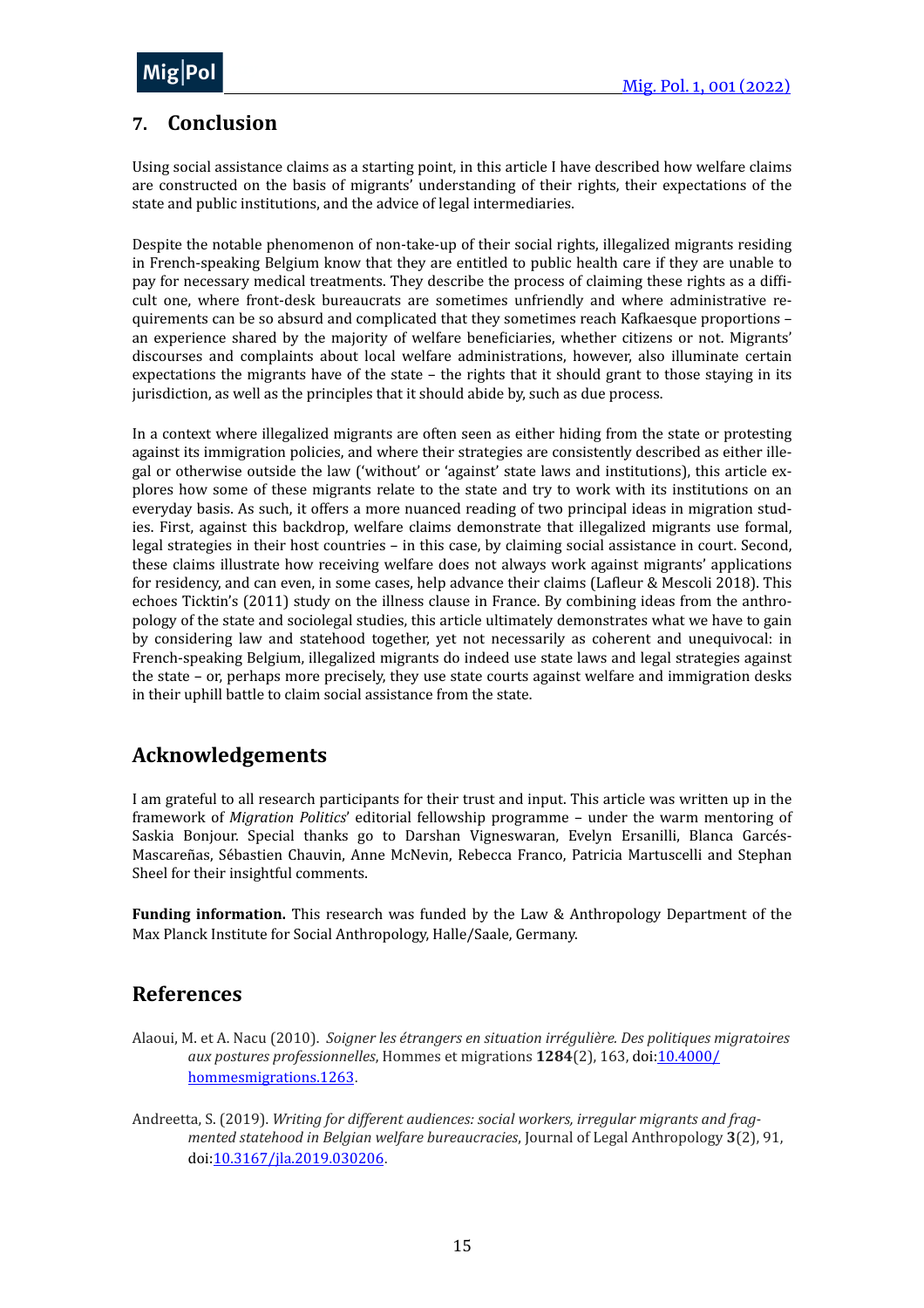

Arendt, A. (1973), *The Origins of Totalitarianism*, New York, NY: Harcourt Brace Jovanovich.

- Bierschenk, T. Chauveau J-P & J-P Olivier de Sardan (dir.) (2002), *Courtiers en développement. Les villages africains en quête de projet*, Revue Tiers Monde 172, 945.
- Bierschenk, T. (2014), *Sedimentation, Fragmentation and Normative Double-Binds in (West) African Public Services*, In Bierschenk, T. & Olivier de Sardan, J.-P. (eds.) States at Work. Dynamics of African Bureaucracies (pp. 221-249). Leiden, Boston : Brill.
- Bierschenk, T. and J-P. Olivier de Sardan (eds) (2014), *States at Work. Dynamics of African Bureaucracies*. Leiden, Boston: Brill.
- Blundo, G. & Le Meur, P.-Y. (eds.) (2009), The governance of daily life in Africa. Ethnographic explo*rations of public and collective services.* Leiden: Brill.
- Borrelli, L., Kurt, S. Achermann, S. & Pfirter, L. (2021), (Un)Conditional Welfare? Tensions Between *Welfare Rights and Migration Control in Swiss Case Law, Swiss Journal of Sociology 47(1),* 93, doi:[10.2478/sjs-2021-0008](https://doi.org/10.2478/sjs-2021-0008).
- Bradford, B., Huq, A., Jackson, J. & Roberts, B. (2014), *What price fairness when security is at stake? Police legitimacy in South Africa,* Regulation and Governance 8(2), 246, doi:*[10.1111/re](https://doi.org/10.1111/rego.12012)*[go12012](https://doi.org/10.1111/rego.12012).
- Burgers, J. (1998), *In the margin of the welfare state: labour market position and housing conditions of undocumented immigrants in Rotterdam*, Urban Studies 35(10), 1855, doi[:10.1080/0042098984187](https://doi.org/10.1080/0042098984187).
- Chauvin, S. & B. Garces-Mascarenas (2020), *Contradictions in the Moral Economy of Migrant Irregularity*, in S. Spencer, & A. Triandafyllidou, (Eds) Migrants with Irregular Status in Europe: Evolving Conceptual and Policy Challenges. London: Springer.
- Chauvin, S. & B. Garces-Mascarenas (2014), *Becoming Less Illegal: Deservingness Frames and Undoc-umented Migrant Incorporation, Sociology Compass 8(4), 422, doi[:10.1111/soc4.12145](https://doi.org/10.1111/soc4.12145).*
- Chauvin, S. & B. Garces-Mascarenas (2012), *Beyond Informal Citizenship: The New Moral Economy of Migrant Illegality,* International Political Sociology 6, 241, doi[:10.1111/](https://doi.org/10.1111/j.1749-5687.2012.00162.x) [j.1749-5687.2012.00162.x](https://doi.org/10.1111/j.1749-5687.2012.00162.x).
- Commaille, J & L. Dumoulin (2009), *Heurs et malheurs de la légalité dans les sociétés contemporaines. Une sociologie politique de la judiciarisation*, L'Année sociologique 59(1), 63, doi:[10.3917/](https://doi.org/10.3917/anso.091.0063) [anso.091.0063](https://doi.org/10.3917/anso.091.0063).
- Coutin, S. (2005), *Contesting criminality: Illegal immigration and the spatialization of illegality,* The-oretical Criminology 9(1), 5, doi:[10.1177/1362480605046658](https://doi.org/10.1177/1362480605046658).
- De Genova, N. (2002), *Migrant 'Illegality' and Deportability in Everyday Life*, Annual Review of An-thropology 31, 419, doi:[10.1146/annurev.anthro.31.040402.085432](https://doi.org/10.1146/annurev.anthro.31.040402.085432).
- Dumont, D. (forthcoming), *Le phénomène du non-recours aux prestations, un défi pour l'effectivité (et la* légitimité) du droit de la sécurité sociale. Un état de l'art et un agenda pour la recherche *juridique.*
- Duvell, F. (2011), *Paths into irregularity: The legal and political construction of irregular migration*, European Journal of Migration and Law, 13(3), 275 doi:[10.1163/157181611X587856](https://doi.org/10.1163/157181611X587856).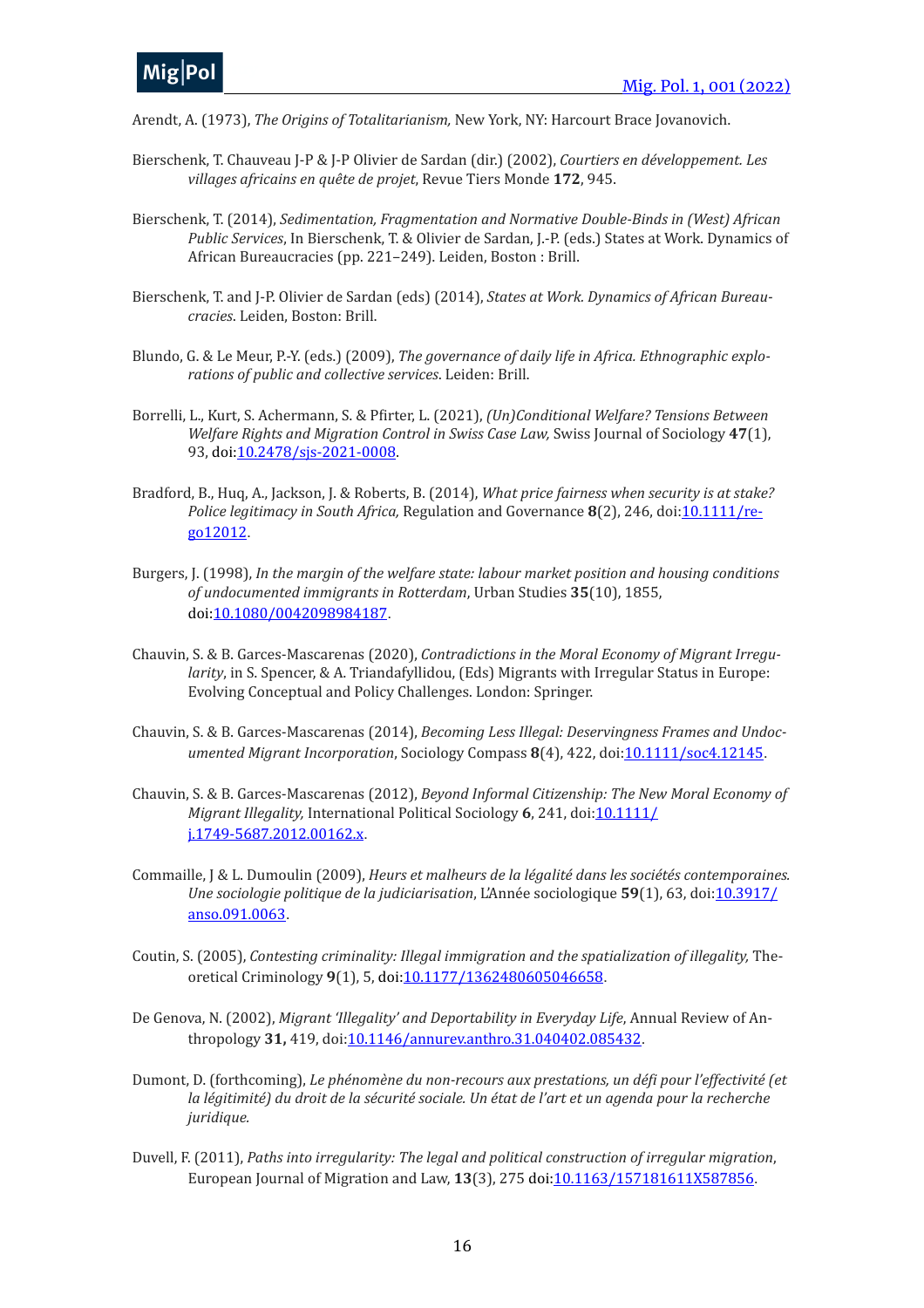- Eckert, J, Donahoe, B, Strümpell C. & Özlem Biner, Z. (2012), *Law Against the State. Ethnographic Forays into Law's Transformations, Cambridge, Cambridge University Press.*
- Engel, D. (2016), *The Myth of the Litigious Society:* Why We Don't Sue, Chicago: University of Chicago Press.
- Eule, T, L.M. Borrelli, A. Lindberg, and A. Wyss (2019), *Migrants Before the Law. Contested Migration Control in Europe, London: Palgrave Macmillan.*
- Eule, T., D. Loher, and A. Wyss (2017), *Contested control at the margins of the state*, Journal of Ethnic and Migration Studies 44(16), 2717, doi:[10.1080/1369183X.2017.1401511](https://doi.org/10.1080/1369183X.2017.1401511).
- Ewick, P. and S. Silbey (1998), *The Common Place of Law. Stories from Everyday Life*, Chicago: University of Chicago Press.
- Fassin, D. and E. d'Halluin (2005), *The Truth from the Body: Medical Certificates as Ultimate Evidence for Asylum Seekers, American Anthropologist* **107**(4), 597.
- Gabarro, C. (2012), *Les demandeurs de l'aide médicale d'État pris entre productivisme et gestion spécifique*, Revue européenne des migrations internationales 28, 35, doi: 10.4000/remi.5870.
- Giladi, M. (2018), *L'agent de terrain : Engagement professionnel et résistance éthique. Analyse de la mise en oeuvre de l'Aide Médicale Urgente à Bruxelles, Thèse de Doctorat.*
- Holm Vohnsen, N. (2017), *The Absurdity of Bureaucracy: How Implementation WorksThe Absurdity of Bureaucracy: How Implementation Works, Manchester: Manchester University Press.*
- Isin, E & Nielsen, G. (2008), *Acts of citizenship*, London, New York: Zed Books.
- Lafleur, J.M and D. Vintila (2020), *Migration and Social Protection in Europe and Beyond (Volume 1). Comparing Access to Welfare Entitlements*. IMOSCOE Research Series, Springer, Switzerland.
- Lafleur, M. and E. Mescoli (2018), *Creating Undocumented EU Migrants through Welfare: A Conceptualization of Undeserving and Precarious Citizenship*, Sociology **53**(3) 480, doi[:10.1177/0038038518764615](https://doi.org/10.1177/0038038518764615)"
- Lakhani, S.M. (2013), Producing Immigrant Victims' 'Right' to Legal Status and the Management of *Legal Uncertainty*, Law & Social Inquiry 38, 442, doi[:10.1111/lsi.12022](https://doi.org/10.1111/lsi.12022).
- Laszczkowski, M. and M. Reeves (eds.) (2018), *Affective States. Entanglements, Suspensions, Suspi*cions, London, New-York: Berghan Books.
- Lazar, S. (2008), *El Alto, Rebel City. Self and Citizenship in Andean Bolivia*, Durham: Duke University Press.
- Le Courant, S. (2016), *La ville des sans-papiers*, L'Homme 219-220, 209-232, doi:[10.4000/](https://doi.org/10.4000/lhomme.29106) [lhomme.29106](https://doi.org/10.4000/lhomme.29106)
- Lejeune, A. & J-F Orianne (2014), *The construction of workers' rights consciousness through legal intermediations: The case of employment discrimination in Belgium*, International Journal of Discrimination and the Law 14(4), 221, doi:[10.1177/1358229114548141](https://doi.org/10.1177/1358229114548141).
- Mahler, S.J. (1995), *American Dreaming: Immigrant Life on the Margins*, Princeton: Princeton University Press.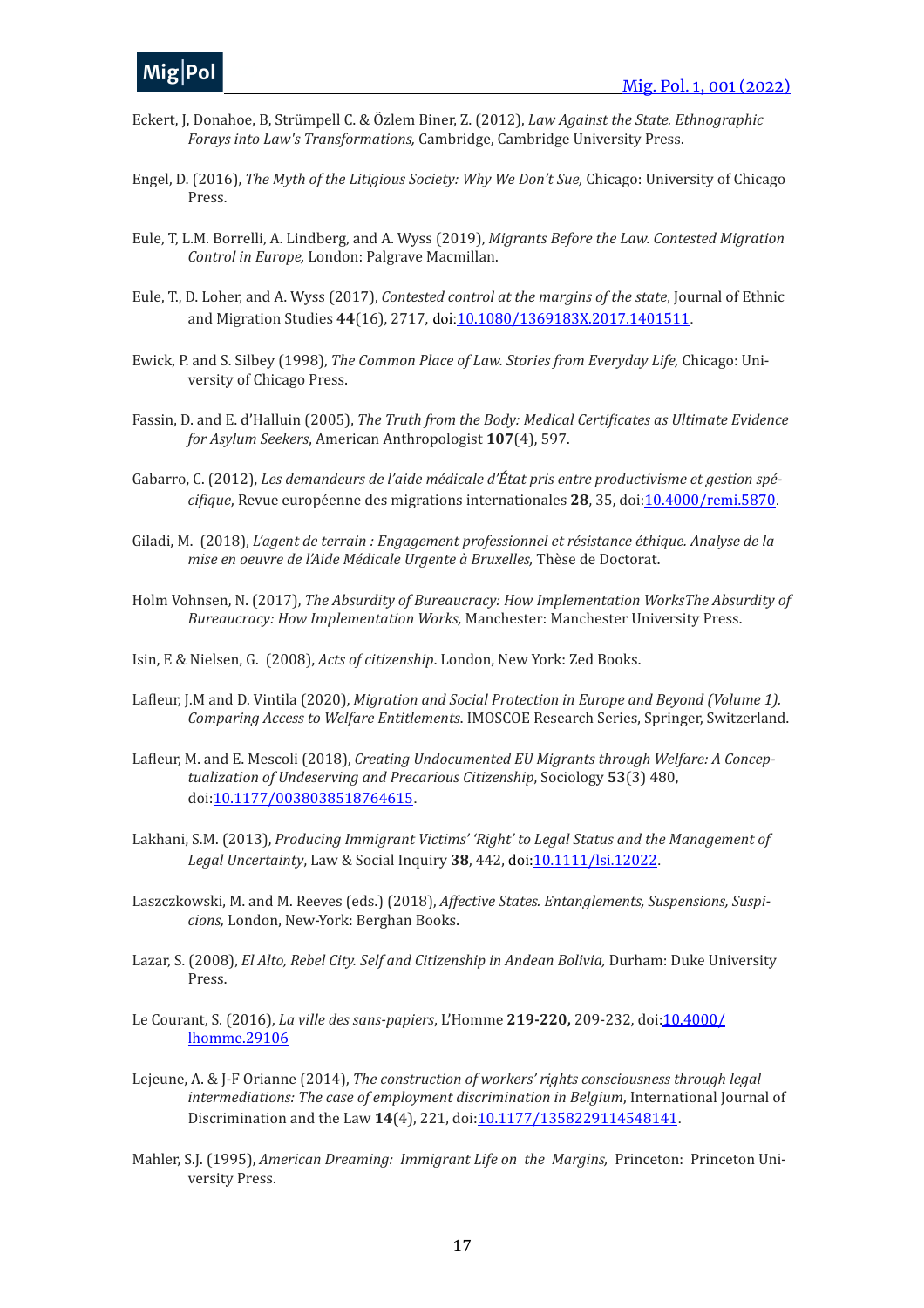- McNevin, A. (2006), *Political belonging in a neoliberal era: The struggle of the sans-papiers*, Citizenship studies **10**(2), 135, doi:[10.1080/13621020600633051](https://doi.org/10.1080/13621020600633051).
- McNevin, A. (2011), *Contesting Citizenship: Irregular Migrants and New Frontiers of the Political*, New York: Columbia University Press.
- McNevin, A. (2013), *Ambivalence and Citizenship: Theorizing the Political Claims of Irregular Mi*grants, Millennium: Journal of International Studies 41(2), 182, doi[:10.1177/0305829812463473](https://doi.org/10.1177/0305829812463473).
- Merry, S. E. (1990), *Getting Justice and Getting Even. Legal Consciousness Among Working-class Americans*, Chicago, London: The University of Chicago Press.
- Nagin, D & Telep, C. (2017), *Procedural Justice and Legal Compliance*, Annual Review of Law and So-cial Science 13, 5, doi[:10.1146/annurev-lawsocsci-110316-113310](https://doi.org/10.1146/annurev-lawsocsci-110316-113310).
- Nielsen, S.B. (2000), *Situating legal consciousness: Experiences and attitudes of ordinary citizens about law and street harassment*, Law and Society Review **34**(4), 1055, doi[:10.2307/3115131](https://doi.org/10.2307/3115131).
- Nyers, P. (2015), *Migrant Citizenships and Autonomous Mobilities*, Migration, Mobility, & Displace-ment 1(1), 23, doi[:10.18357/mmd11201513521](https://doi.org/10.18357/mmd11201513521).
- Observatoire de la Santé et du Social de Bruxelles (2016), *Apercus du non-recours aux droits sociaux* et de la sous-protection sociale en Région bruxelloise, Rapport bruxellois sur l'état de la pauvreté 2017, https://www.ccc-ggc.brussels/fr/observatbru/publications/2016-rapport[thematique-apercus-du-non-recours-aux-droits-sociaux-et-de-la](https://www.ccc-ggc.brussels/fr/observatbru/publications/2016-rapport-thematique-apercus-du-non-recours-aux-droits-sociaux-et-de-la)"
- Olivier de Sardan, J-P. (1995), *Anthropologie et développement. Essai en socio-anthropologie du changement social.* Paris: Karthala.
- Papadopoulos D. & Vassilis S. Tsianos (2013), After citizenship: autonomy of migration, organisa*tional ontology and mobile commons*, Citizenship Studies **17**(2), 178, doi[:10.1080/13621025.2013.780736](https://doi.org/10.1080/13621025.2013.780736)"
- Perna, R. (2018), *Re-bounding EU citizenship from below: practices of healthcare for '(Il)legitimate EU Migrants' in Italy*, Journal of Ethnic and Migration Studies 44(5), 829, doi[:10.1080/1369183X.2017.1362977](https://doi.org/10.1080/1369183X.2017.1362977).
- Perna, R. (2019), *Bound between care and control: Institutional contradictions and daily practices of healthcare for migrants in an irregular situation in Italy*, Ethnic and Racial Studies 42(12), 2103, doi: [10.1080/01419870.2018.1533645](https://doi.org/10.1080/01419870.2018.1533645).
- Perna, R. (2021), *Granting rights through illegalisation:* EU citizens' contested entitlements, actors' *logics and policy inconsistency in Belgium*, Citizenship Studies 25(1), 124, doi: [10.1080/13621025.2020.1825626](https://doi.org/10.1080/13621025.2020.1825626)"
- Pfirter, L. (2019), *Constructing 'unteachability' through menacing warnings*, Journal of Legal Anthropology 3(2), 29, doi: 10.2478/sjs-2021-0008.
- Psimmenos, I. and Kassimati, K. (2006), *Albanian and Polish undocumented workers' life stories: migration paths, tactics and identities in Greece,* in Duvell, F. (ed.) Illegal Immigration in Europe. Beyond Control?, New-York: Palgrave Macmillan.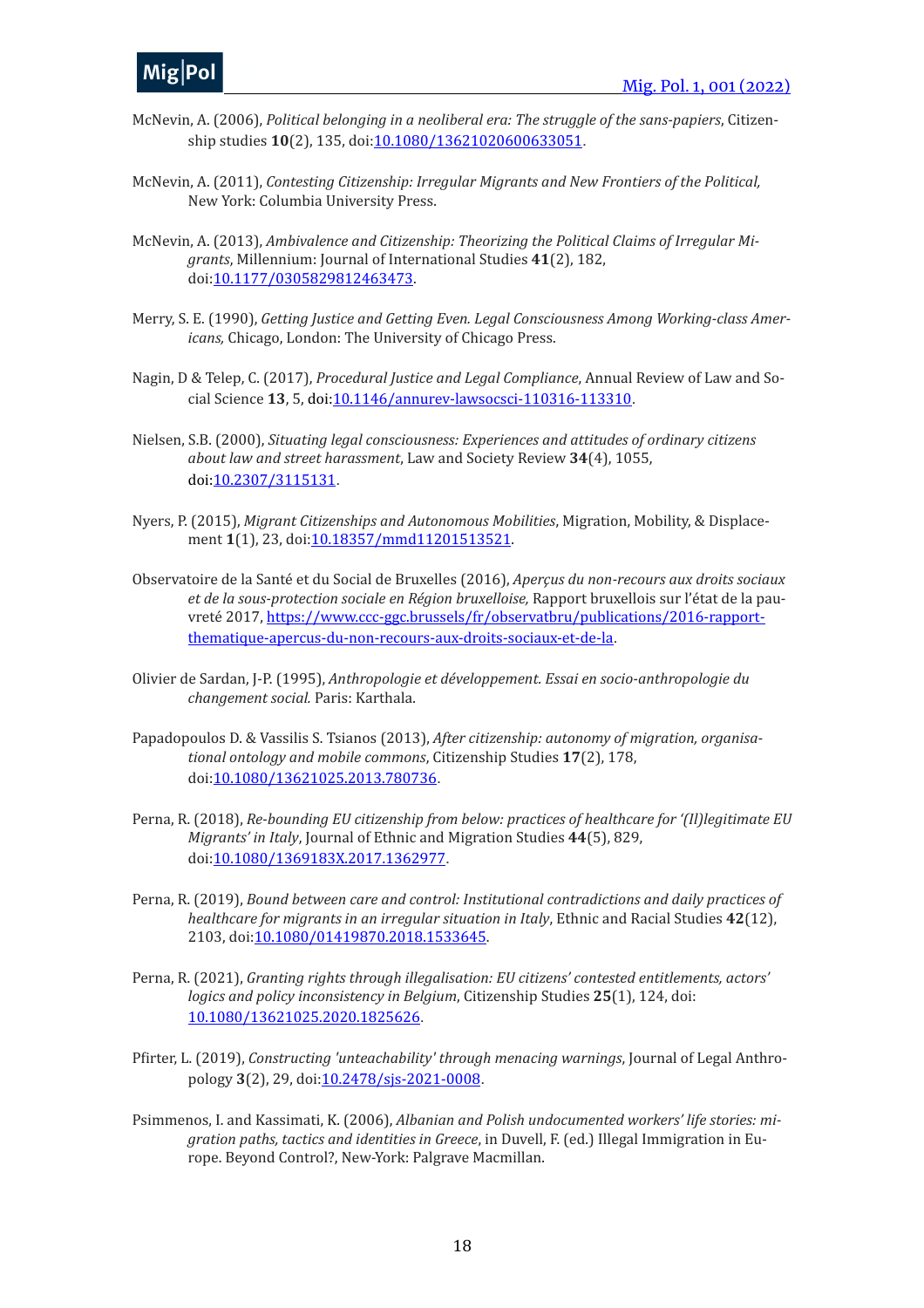- Ratzmann, N. (2021), *Deserving of Social Support? Street-Level Bureaucrats' Decisions on EU Migrants' Benefit Claims in Germany,* Social Policy and Society 20(3), 509, doi:[10.1017/](https://doi.org/10.1017/S1474746421000026) [S1474746421000026](https://doi.org/10.1017/S1474746421000026).
- Sabates-Wheeler, R. & R. Feldman (2011), *Migration and Social Protection: Claiming Social Rights beyond Borders,* Basingstoke: Palgrave Macmillan.
- Scheel, S (2019), *The Secret Is to Look Good on Paper': Appropriating Mobility within and against a Machine of Illegalization*, In N. De Genova, The Borders of 'Europe'. Autonomy of Migration, Tactics of Bordering, Duke University Press: Durham and London.
- Schweitzer, R. (2017), *Integration against the state: Irregular migrants' agency between deportation and regularisation in the United Kingdom,* Politics **37**(3), 317, doi[:10.1177/0263395716677759](https://doi.org/10.1177/0263395716677759).
- Schwenken, H (2013), 'The EU Should Talk to Germany'. Transnational Legal Consciousness as a *Rights Claiming Tool among Undocumented Migrants*, International Migration **51**(6), 132, doi[:10.1111/imig.12118](https://doi.org/10.1111/imig.12118).
- Spire, A. (2008), *Accueillir ou reconduire. Enquête sur les guichets de l'immigration*. Paris : Raisons d'agir.
- Sunshine, J. & Tyler, T. R. (2003), *The Role of Procedural Justice and Legitimacy in Shaping Public Support for Policing*, Law and Society Review 37(3), 513, doi[:10.1111/1540-5893.3703002](https://doi.org/10.1111/1540-5893.3703002).
- Thelen, T., L. Vetters & K. Benda-Beckmann (2017), *Stategraphy. Towards a Relational Anthropology* of the State, New York, Oxford: Berghan Books.
- Ticktin, M. (2011), *Casualties of Care: Immigration and the Politics of Humanitarianism in France,* Oxford: Oxford University Press.
- Tomkinson, S. (2019), *Trois nuances de l'expertise stratégique : le rôle des avocats dans la procédure d'asile*, Politique et Sociétés **38**(1), 99, doi:[10.7202/1058292ar](https://doi.org/10.7202/1058292ar).
- Tonkiss, K. and Bloom, T. (2015), *Theorising noncitizenship: concepts, debates and challenges*, Citizenship Studies 19(8), 837, doi: 10.1080/13621025.2015.1110278.
- Tuckett, A. (2018), *Rules, Paper, Status. Migrants and Precarious Bureaucracy in Contemporary Italy,* Stanford: Stanford University Press.
- Valverde, M. (2010), *Practices of Citizenship and Scales of Governance*, New Criminal Law Review 13(2), 216, doi[:10.1177/0967010620901908](https://doi.org/10.1177/0967010620901908).
- Van Oorschot (1991), *Non-take-up of social security benefits in Europe*, Journal of European Social Policy **1**(1), 15 doi: [10.1177/095892879100100103](https://doi.org/10.1177/095892879100100103).
- Vasta, E. (2011), *Immigrants and the paper market: borrowing, renting and buying identities*, Ethnic and Racial Studies 34(2), 187, doi[:10.1080/01419870.2010.509443](https://doi.org/10.1080/01419870.2010.509443).
- Warin, P (2016), *Le non-recours aux politiques sociales*, Grenoble, Presses universitaires de Grenoble.